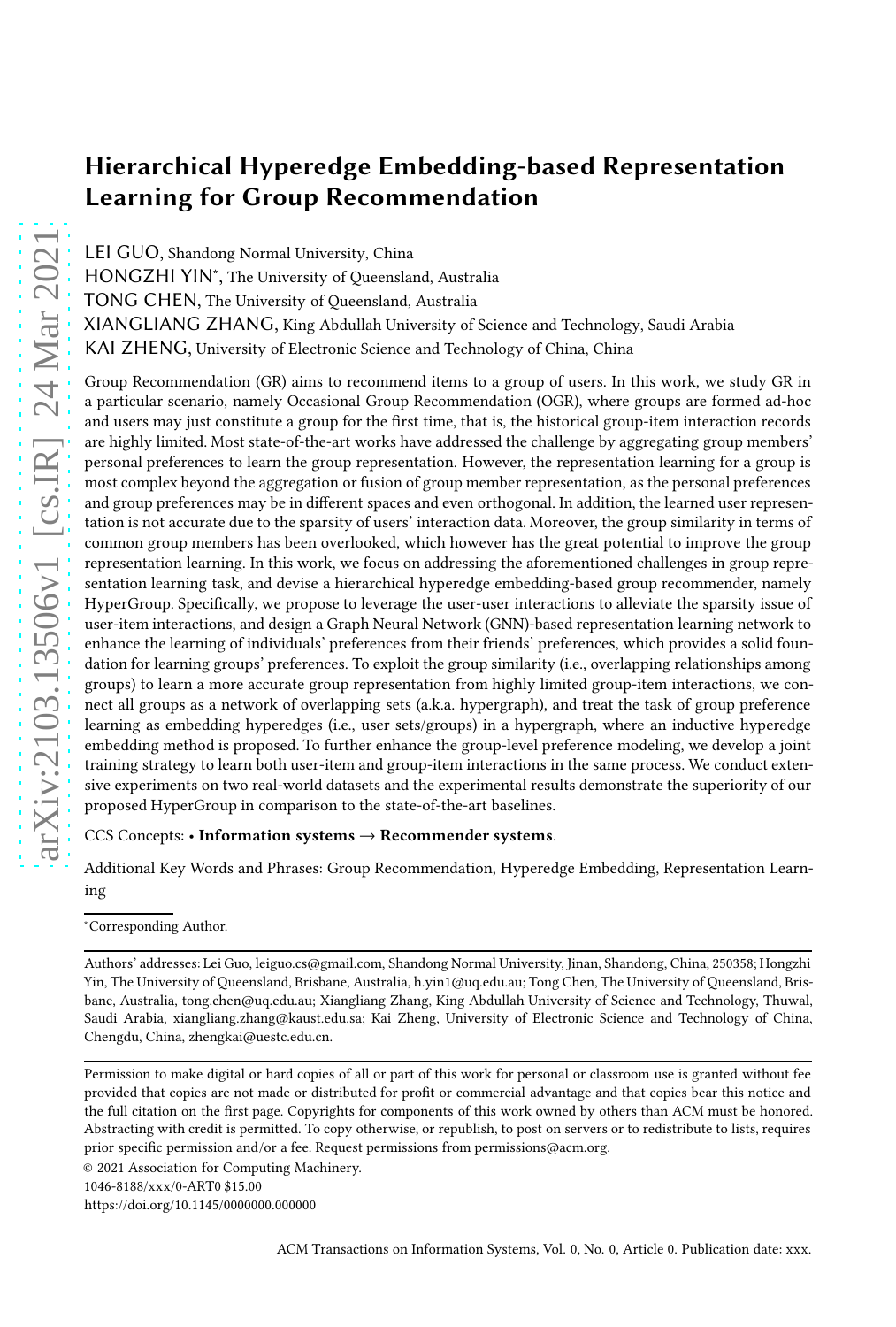#### ACM Reference Format:

Lei Guo, Hongzhi Yin, Tong Chen, Xiangliang Zhang, and Kai Zheng. xxx. Hierarchical Hyperedge Embeddingbased Representation Learning for Group Recommendation. ACM Transactions on Information Systems 0, 0, Article 0 ( xxx), [27](#page-26-0) pages.<https://doi.org/10.1145/0000000.000000>

#### 1 INTRODUCTION

With the recent advances in social networking services like Meetup and Facebook Event [\[37,](#page-25-0) [52\]](#page-26-1), it is increasingly convenient for people with similar backgrounds (e.g., occupations, hobbies, locations, etc.) to form social groups and participate in activities in groups [\[19,](#page-24-0) [67](#page-26-2)], such as group tours, class reunion, and family dinners. It is becoming essential to develop group recommender systems [\[9](#page-24-1), [33,](#page-25-1) [61](#page-26-3), [62\]](#page-26-4) to provide groups with appropriate recommendations (e.g., recommend a restaurant or a concert).

Generally, groups can be divided into persistent groups and occasional groups [\[8,](#page-24-2) [25](#page-25-2), [65](#page-26-5)] based on whether they have stable group members. Concretely, Persistent Groups (PGs) [\[31](#page-25-3), [47](#page-25-4), [55\]](#page-26-6) (a.k.a. static groups) often have fixed group members and abundant group-item interactions. For this kind of groups, we can directly apply the recommendation methods designed for individual users [\[11](#page-24-3), [24](#page-25-5), [28,](#page-25-6) [58\]](#page-26-7) by treating each group as a pseudo user, since there are sufficient persistent groupitem interactions. Occasional Groups (OGs) [\[4,](#page-24-4) [25,](#page-25-2) [39,](#page-25-7) [68\]](#page-26-8) (a.k.a. cold-start group) refer to groups that are casually formed by ad-hoc users. As such kinds of groups are commonly established for temporary events (such as ride-sharing or attending an academic conference), the historical groupitem interaction records are highly limited and even unavailable. Thus, the representation learning for an Occasional Group (OG) is more challenging than that for a Persistent Group (PG). Moreover, as different group members have different social influences and contribute differently to the group decision, OGR is much more complicated than making recommendations to individual users, and static and predefined aggregation methods [\[1,](#page-24-5) [4,](#page-24-4) [7,](#page-24-6) [48\]](#page-25-8) are incompetent for the high complexity of group decision-making. In this study, we focus on OGR, which is more challenging and also more general in real-world applications compared with Persistent Group Recommendation (PGR).

To address the above challenges, some advanced data-driven aggregation methods [\[8,](#page-24-2) [25](#page-25-2), [65\]](#page-26-5) have been proposed to learn the group representation. For example, Cao et al. [\[8](#page-24-2)] incorporated the attention mechanism to dynamically aggregate different group members' preference information. To investigate the impact of group members' social influence on the group decision, Yin et al. [\[65](#page-26-5)] proposed a social influence-based group recommender to improve the preference aggregation process. But they ignore that the group's final decision is usually reached through consensus among group members, and the social interactions are unexplored. To address this limitation, Guo et al. [\[25](#page-25-2)] treated the group representation learning process as a multiple voting step, and developed a stacked social self-attention network [\[53](#page-26-9)] to aggregate group members' preferences. To alleviate the sparsity issue of group-item interaction data, the users' individual activity data has been leveraged to complement the group recommendation task in their method.

However, as the personal preferences and group preferences may be in different spaces and even orthogonal, the representation learning for a group is most complex beyond the aggregation or fusion of group member representation. Moreover, existing works tend to isolate groups when developing preference aggregation strategies, and ignore the fact that driven by multifaceted interests, a user may belong to multiple groups meanwhile. That is, the similarity between groups in terms of common group members is overlooked, which is substantially helpful to enhance the group preference modeling. Take a toy case for example, suppose we have groups  $A = \{Amy, Bob,$ Carl} and  $B = \{Amy, Bob, Eric\}$ . When making recommendations for group A, if we know Amy and Bob are also in B, we can leverage the preference information of group B to improve the inference of group A's preference. Intuitively, the more common members A and B share, the more similar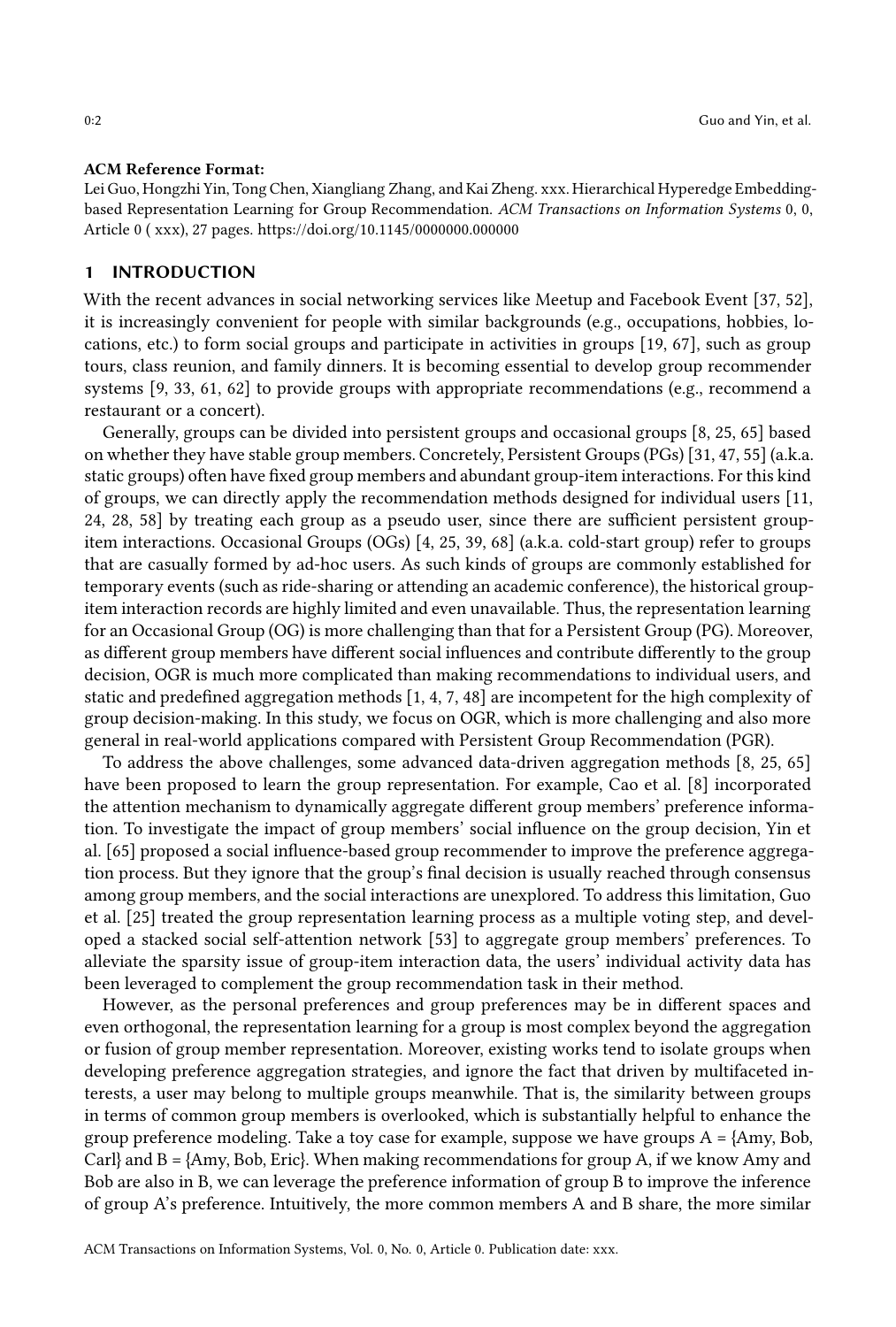<span id="page-2-0"></span>

Fig. 1. Example of a hypergraph, where  $q_i$  denotes the *i*-th group/hyperedge that connects all the users within it. For example, users  $u_7$ ,  $u_6$  and  $u_4$  are all connected by group/hyperedge  $g_4$ . The edge (a.k.a overlapping relationship) between two hyperedges/groups is established if they share at least one common group member, such as hyperedges/groups  $q_3$  and  $q_4$  share the same user  $u_4$ , then there is a connection between  $q_3$  and  $q_4$ .

their group preferences will be, which provides another way to alleviate the data sparsity of groupitem interaction data. Unfortunately, existing group recommendation methods fail to capture this important group-level similarity. In addition, these existing works have integrated the individual activity data to alleviate the sparsity issue of group-item interaction data, but they ignore a widely recognized fact that most of the user-item interaction data (i.e., individual activity data) are also extremely sparse.

To this end, instead of simply aggregating personal preferences as the group preference, we propose a hierarchical Hyperedge embedding-based Group recommender (HyperGroup) to learn group representation, which consists of Individual Preference Modeling (IPM), Hyperedge Representation Learning (HRL) and joint training components. More specifically, to address the sparsity issue of the user-item interactions, in our IPM component, we exploit the user-user interactions with the assumption that a user's preference can be indicated by his/her friends due to the social principle of homophily. Technically, we develop a GNN-based node embedding approach to learn group members' personal preferences that provide solid foundations for learning the preferences of OGs. To exploit the group similarity (i.e., overlapping relationships among groups) to enhance the process of learning groups' preferences, in our HRL component, we connect all groups as a network of overlapping sets (i.e., hypergraph, an example is shown in Fig. [1\)](#page-2-0), and treat group representation learning as embedding hyperedges in a hypergraph, where a hyperedge is an edge that connects all users who belong to the same group. Then, an innovative inductive hyperedge embedding component is proposed to learn the representation of each hyperedge (i.e., group) by aggregating the representations of its incident hyperedges (i.e., groups that share at least one common member). Finally, a joint training strategy is developed to optimize the user-item and group-item recommendation tasks simultaneously, which provides an efficient way to accelerate and enhance the group-level preference modeling and learning.

Note that, the method that views a group as a hyperedge is different from the methods that directly treat groups as pseudo users, since they only depend on the highly limited group-item interaction records, while our method additionally considers both user-user and user-item interactions. Our method is also different from existing OGR studies that tend to model each group individually. HyperGroup exploits the group similarity in terms of common group members, thus making full use of the group-level collaborative preference signals to enhance the group preference learning.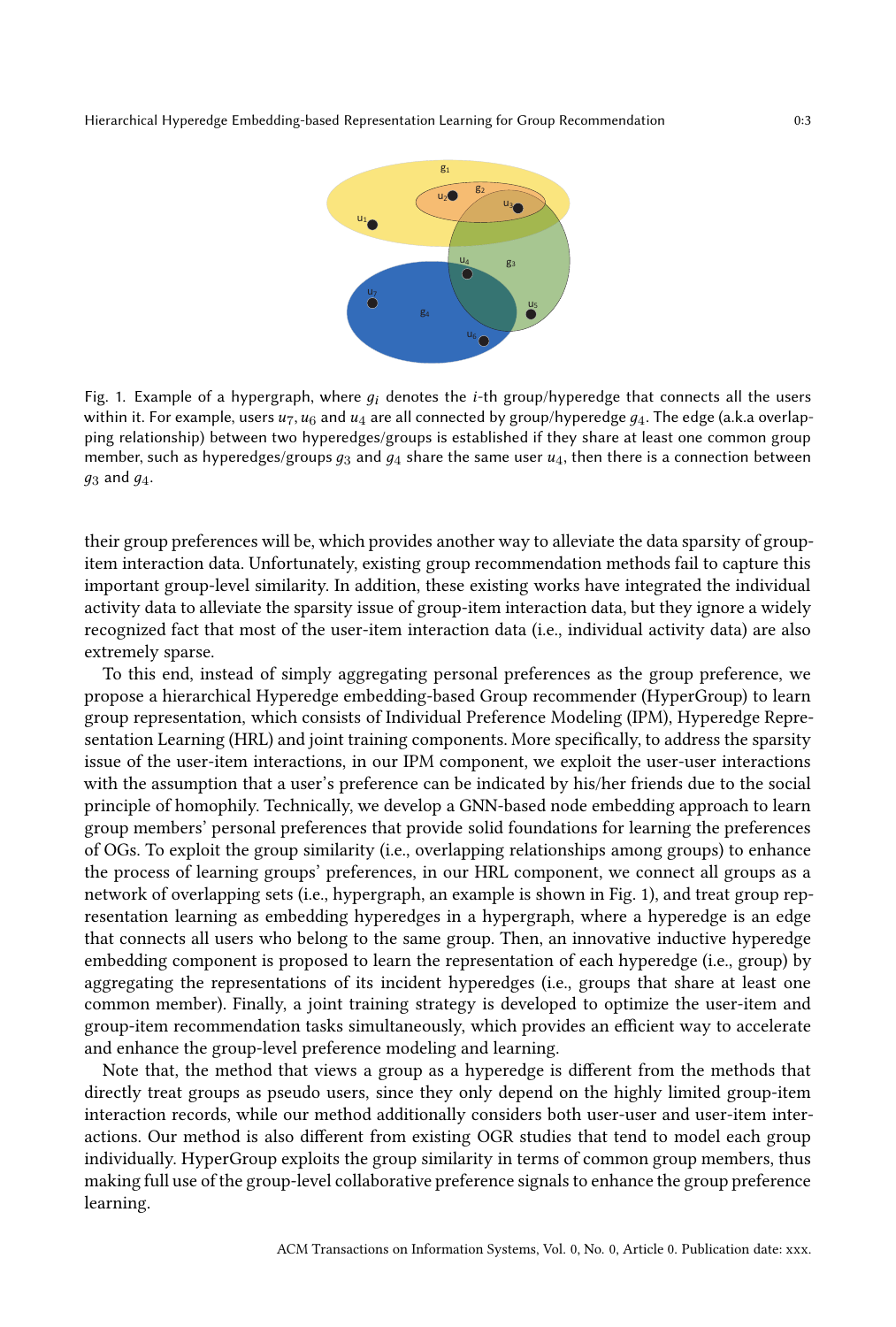The main contributions of this work are listed as follows:

- In this work, we 1) exploit the group similarity to improve the group representation learning and 2) introduce hyperedges to model groups.
- We propose HyperGroup, a novel GNN-based model for OGR tasks. Specifically, HyperGroup addresses the fundamental data sparsity problem in user-item interactions by leveraging friends' preferences from the social network, and further exploits group-level similarity with an innovative hyperedge embedding scheme for learning expressive group representations.
- We conduct extensive experiments on two real-world datasets and the experimental results demonstrate the superiority of our proposed method.

# 2 RELATED WORK

The group recommendation techniques that have been widely studied in the last years can be divided into two categories [\[41,](#page-25-9) [43\]](#page-25-10): recommendations to persistent groups and occasional groups. In a persistent group, it is assumed to have sufficient group feedback, while in an occasional group, the group feedback is highly limited and even not available. The group preference in the latter case must be learned on the basis of those of its members.

# 2.1 Persistent Group Recommendation

Due to persistent groups often have stable members and rich historical interactions [\[43,](#page-25-10) [65\]](#page-26-5), previous studies [\[13,](#page-24-7) [31](#page-25-3), [50\]](#page-26-10) on this kind of group were mainly focused on treating groups as pseudousers, and then adopt conventional personalized recommendation techniques [\[12](#page-24-8), [14](#page-24-9)] for making group recommendations. For example, to estimate the rating that a group of members might give to an item, Chen et al. [\[13](#page-24-7)] proposed a genetic algorithm-based recommendation method by predicting the possible interactions among group members. But this method relies on known group preferences and is only implementable for persistent groups. Seko et al. [\[50\]](#page-26-10) leveraged the entities that characterize groups (e.g., the tendency of content selection and the relationships among group members) to achieve high group recommendation accuracy. However, their method is also only applicable to predefined groups, such as couples and families, and requires a large amount of group behavior history. To relieve the vulnerability of data [\[5\]](#page-24-10), Hu et al. [\[31\]](#page-25-3) devised a deep architecture model via using high-level features that are learned from lower-level features to represent group preference. Similar to work [\[50\]](#page-26-10), this method only focuses on pre-defined groups instead of occasional groups, and thus cannot be applied to our setting.

# 2.2 Occasional Group Recommendation

As existing works developed for occasional group recommendation mainly focus on investigating the strategies of aggregating individual preferences to conduct group recommendations, in the following we review these studies from two aspects: late aggregation methods and early aggregation methods.

2.2.1 Late Aggregation methods. The task of late aggregation methods [\[1,](#page-24-5) [16,](#page-24-11) [48](#page-25-8), [63](#page-26-11)] is to aggregate the prediction scores (or recommendation list) of individual members as the score (or result) of the target group. That is, they first generate recommendation results for each group member, and then produce group recommendation via aggregating these individual results based on the static predefined aggregation strategies. In this category, three kinds of aggregation strategies are commonly utilized [\[1,](#page-24-5) [4,](#page-24-4) [43,](#page-25-10) [48](#page-25-8)], i.e., average satisfaction, least misery and maximum pleasure. For example, average satisfaction exploits the average score of all group members as the prediction score of the group by assuming each group member is equally important to the group decision making process. Least misery treats the minimum score of individual members as the prediction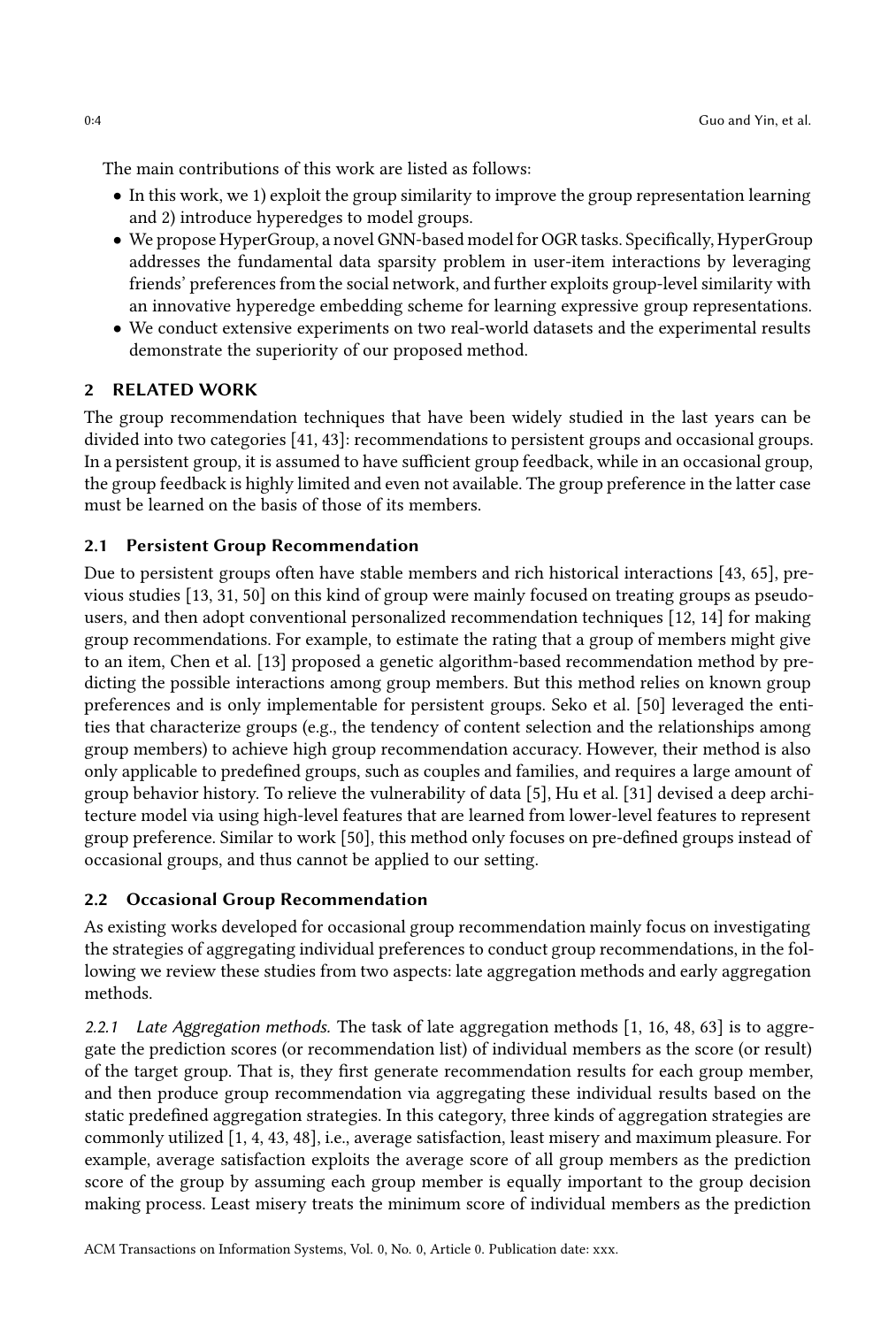of the group, where the least satisfied group member plays a key role in forming the group's final decision. However, these predefined aggregation strategies are heuristic and unstable (as shown in [\[17](#page-24-12)], none of them achieves the best performance on all the datasets), only sub-optimal recommendation results are reached.

2.2.2 Early Aggregation methods. Early aggregation methods are also known as preference aggregationbased methods [\[8](#page-24-2), [39](#page-25-7), [55,](#page-26-6) [66,](#page-26-12) [68](#page-26-8)] that aim at aggregating preferences of individual group members as the profile of a group. Compared with late aggregation methods, these methods first aggregate the preference (or representation) of group members, and then make group recommendations (or produce prediction scores) accordingly. For example, [\[21,](#page-24-13) [39](#page-25-7), [68\]](#page-26-8) studied group recommendation by developing probabilistic generative models, and aggregated both the group members' individual preferences and their impacts in the group to make recommendations. Although their works treat users differently by assuming they may have different contributions to the group, both models develop the same probability distribution for each user, which is infeasible in real-world cases. To address this problem, Cao et al. [\[8](#page-24-2)] proposed an attention-based neural network to aggregate individual representation (or profile) dynamically. Vinh Tran et al. [\[55\]](#page-26-6) further captured the finegrained interactions between group members via the sub-attention networks. But their work did not consider the sparsity issue of the group-item interactions, and has limited capability in dealing with occasional group recommendations. Yin et al. [\[65\]](#page-26-5) incorporated the social influence to OGR, and proposed a social influence-enhanced group recommender. But the interactions among group members are ignored. To address the above challenges, Guo et al. [\[25](#page-25-2)] developed a group selfattention neural network to model the social influence and interactions among group members simultaneously. He et al. [\[30](#page-25-11)] modeled the interactions among groups, users, and items with an interaction graph, and then learned their multi-view embeddings. That is, learning embeddings of groups, users, and items from their interacted counterparts to improve recommendations for occasional groups. But this work [\[30](#page-25-11)] only considers user-group interactions, group-item interactions, and user-item interactions, while the group-group correlation (i.e., group similarity) and the social homophily in the user-user interaction network are not studied. Sankar et al. [\[49\]](#page-25-12) proposed two data-driven strategies to investigate the preference covariance across individuals in the same group and the contextual relevance of users' individual preferences to each group. However, the captured preference covariance is different from our group-level similarity, which refers to the overlapping relationship among groups and can enhance the representation learning of groups by considering the groups that have common members with them.

Differences: Our hierarchical solution has significant differences from these existing studies. First, compared to social-interest based group recommendation methods (e.g., SIGR [\[65](#page-26-5)] and GroupSA [\[25](#page-25-2)]), we propose a different way to alleviate the sparsity issue of user-item interactions, that is, a GNNbased user embedding network is developed to enhance the learning of users' preferences from their neighbors. Second, compared to recent neural network-based group recommendation methods (e.g., AGREE [\[8](#page-24-2)], SIGR [\[65\]](#page-26-5), GroupSA [\[25](#page-25-2)], GAME [\[30\]](#page-25-11) and GroupIM [\[49\]](#page-25-12)), we further investigate the overlooked group similarity to alleviate the group data sparsity by treating the task of learning groups' preferences as embedding hyperedges in a hypergraph, where a weighted preference aggregation strategy is developed to consider the overlapping relationships among groups as well as the specific users who connect the groups.

# 3 METHODOLOGIES

This section first gives an overview of our hierarchical group recommendation network, and then describes each of its components in detail.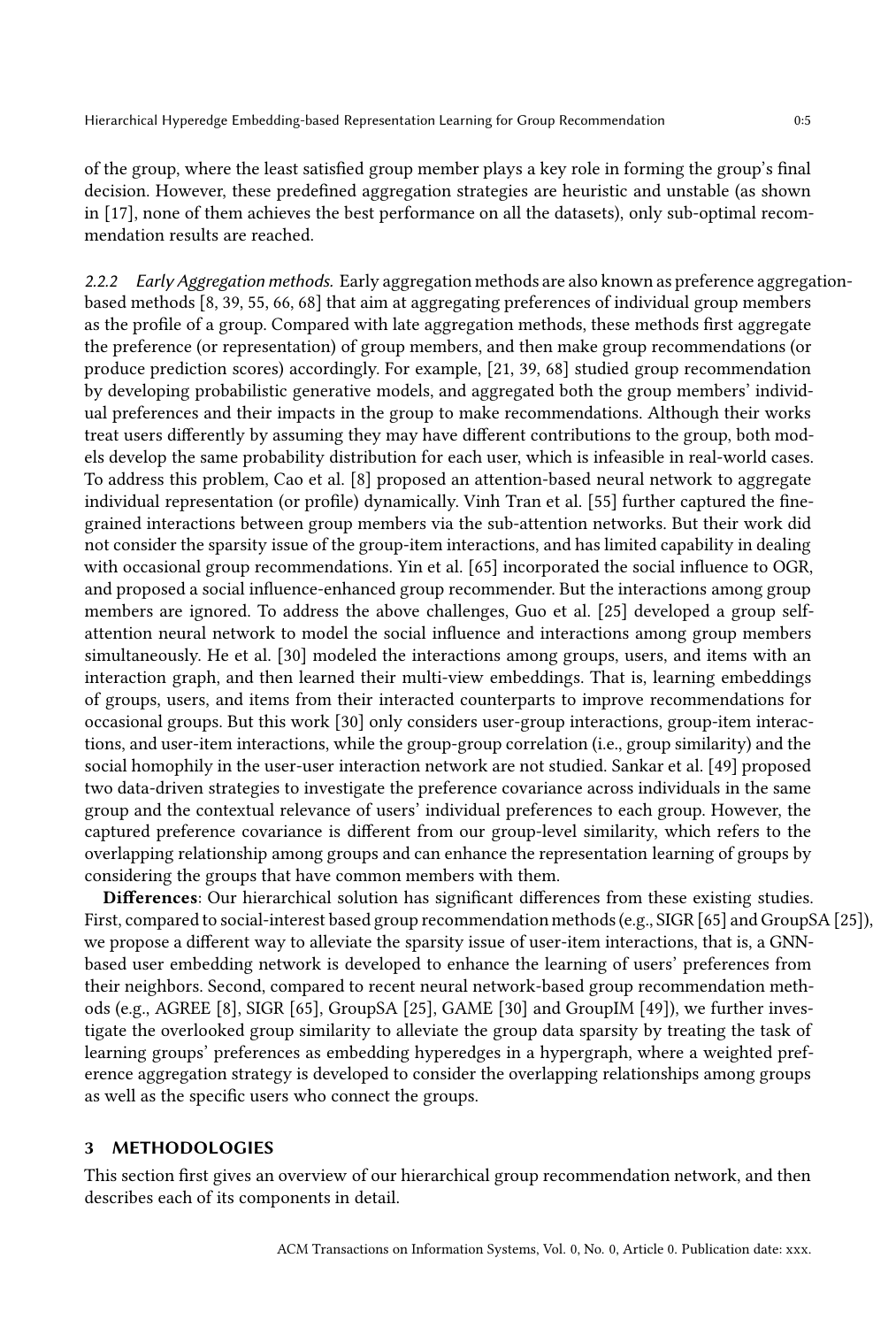<span id="page-5-0"></span>

Fig. 2. Illustration of the input data of our OGR task, which includes user-item interactions, group-item interactions, user-user interactions and group-level overlapping relationships.

#### 3.1 Preliminaries

In this work, we use bold lowercase letters (e.g.,  $x$ ) to represent vectors (all vectors are in column forms if not specified), and employ bold capital letters (e.g.,  $X$ ) to represent matrices. None-bold lowercase and capital letters (e.g.,  $x$  and  $X$ ) are utilized to represent scalars. Squiggle letters (e.g.,  $X$ ) are used to denote sets.

Fig[.2](#page-5-0) illustrates the input data of our OGR task. Let  $\mathcal{U} = \{u_1, u_2, ..., u_j, ...u_m\}, \mathcal{V} = \{v_1, v_2, ..., v_h, ..., v_n\}$ and  $G = \{g_1, g_2, ..., g_t, ..., g_k\}$  be the sets of users, items and groups, and m, n and k denote the numbers of users, items and groups in the three sets respectively. The *t*-th group  $q_t \in \mathcal{G}$  consists of a set of users  $G(t) = \{u_1, u_2, ..., u_j, ..., u_l\}$ , where  $u_j \in \mathcal{U}$ , l is the size of  $g_t$ , and  $G(t)$  is the user set of  $g_t$ . Each user/group interacts with different items, which indicate their preferences. Besides, users can build social connections with others, and groups have overlapping relationships with others by sharing common group members. Totally, there are four kinds of interactions among  $\mathcal{U}, \mathcal{V}$  and  $G$ , namely user-user interactions, user-item interactions, group-item interactions and group-level overlapping relationships, which are respectively denoted by  $R^S = [r_{j,j'}^S]^{m \times m}$ ,  $R^U = [r_{j,h}^{\bar{U}}]^{m \times n}$ ,  $R^G = [r_{t,h}^G]^{k \times n}$  and  $R^H = [r_{t,t}^H]^{k \times k}$  respectively. We use  $r = 1$  to indicate observed interactions, and  $r = 0$  for unobserved ones.

Take  $g_1$  as an illustrated example (as shown in Fig[.2\)](#page-5-0). Suppose  $g_1$  is a target group composed of three group members  $u_1, u_2$  and  $u_3$ . Our goal is to generate a ranked list of items that  $q_1$  is likely to interact with. As  $q_1$  is formed occasionally, there are limited group-item interactions, and directly learning the representation of  $q_1$  (i.e., the preference of  $q_1$ ) is not feasible. Hence, we focus on designing GNN-based models to alleviate this sparsity issue by leveraging the user-item interactions (e.g.,  $(u_1, v_3)$ ,  $(u_2, v_1)$ ), social connections (e.g.,  $(u_1, u_2)$ ,  $(u_1, u_3)$ ) and similar groups that have common members with  $q_1$  (i.e.,  $q_2$ ). The formal definition of the group recommendation task is as follows:

Input: Users  $\mathcal{U}$ , items  $\mathcal{V}$ , groups  $\mathcal{G}$  as well as user-user, user-item, group-item interactions, and group-level overlapping relationships respectively denoted by  $\pmb{R}^S,\pmb{R}^{\bar{U}},\pmb{R}^{\bar{G}}$  and  $\pmb{R}^H.$ 

Output: A function that maps an item to a real-valued score which indicates its probability of being consumed by the target group:  $f_t: \mathcal{V} \to \mathbb{R}$ .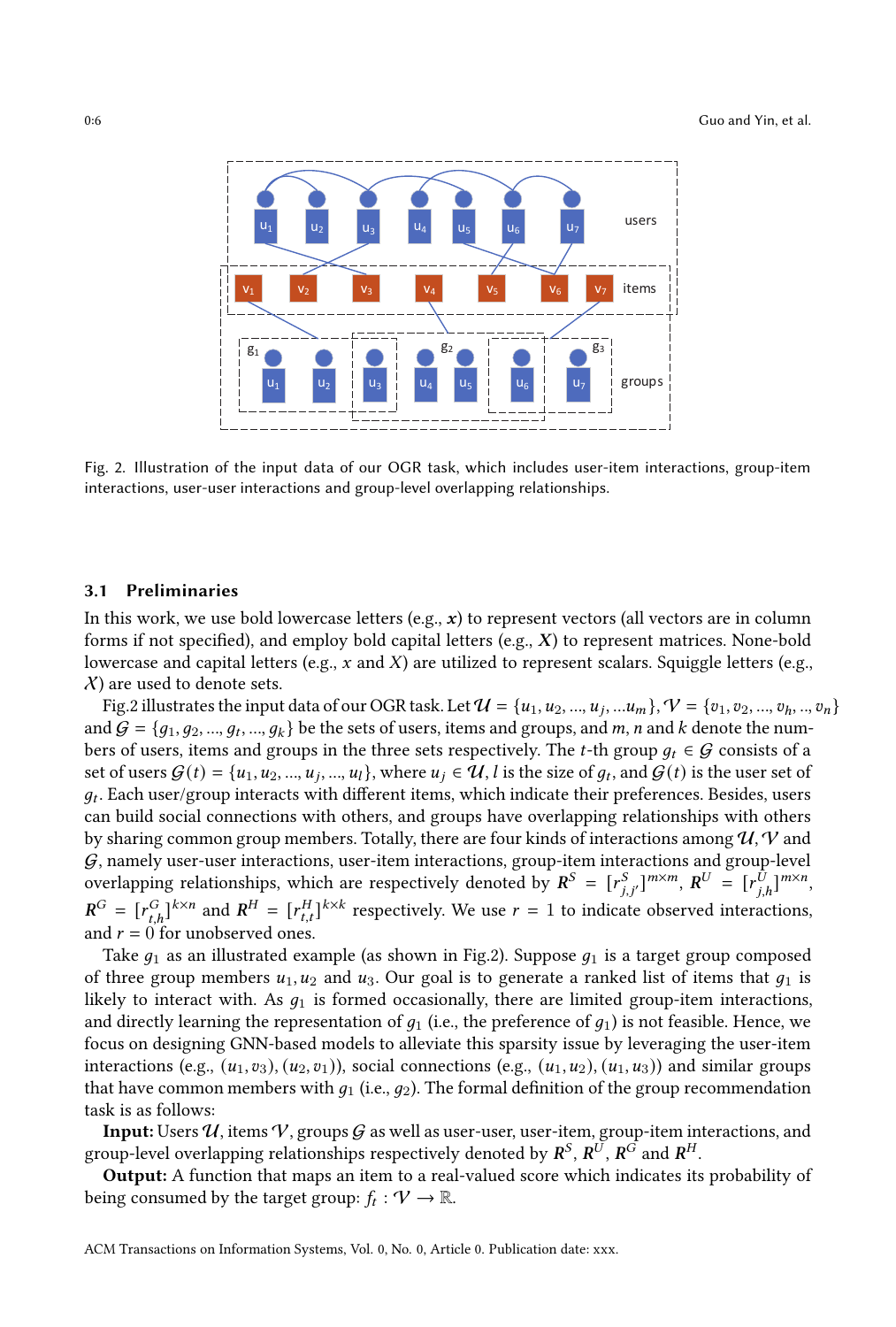<span id="page-6-0"></span>

Fig. 3. Overview of the architecture of HyperGroup.

#### 3.2 Overview of HyperGroup

In this work, we propose the recommender HyperGroup for OGR, which is designed to address the data sparsity issue in group representation learning problem with the power of a hierarchical graph neural network.

Motivation. Due to the sparsity nature of occasional groups, it is not straightforward to model the group preferences. The highly limited group-item and user-item interactions of OGs make the recommendation task most challenging. An effective way to alleviate this sparsity issue is to enhance the preferences of both users and groups by leveraging the preferences of their connected neighbors, which falls into the paradigm of GNN-based methods[\[32](#page-25-13), [42,](#page-25-14) [60](#page-26-13)], that is, enhance users' preferences by exploiting their social connections, and enhance groups' preferences by exploiting groups that have common group members with them. Intuitively, two groups with group members tend to have similar overall preferences, and the more common members two groups share, the higher their similarity will be. In this work, we propose to model groups as hyperedges in a hypergraph rather than treating a group as a node to build a group graph, since not only the group-level overlapping relationship, but also the specific users shared by two groups have the great potential to enhance the group preference learning. In other words, we care about not only the number of the common group members between two groups, but also who the common members are. Based on this intuition, an innovative preference aggregation strategy for hypergraph is further developed (as shown in Eq.[\(3\)](#page-10-0), see Section [3.4\)](#page-8-0).

Fig. [3](#page-6-0) shows the architecture of our HyperGroup, which consists of three components: IPM, HRL and joint model optimization. IPM is a GNN-based graph embedding module that is designed to exploit users' social connections, inspired by the social principle of homophily [\[34\]](#page-25-15), to alleviate the sparsity issue of user-item interactions, where each group member's personal preference is enhanced by their friends' preferences and then is fed into the second component HRL to provide foundations for the group representation learning (see Section [3.3\)](#page-7-0). HRL is developed to exploit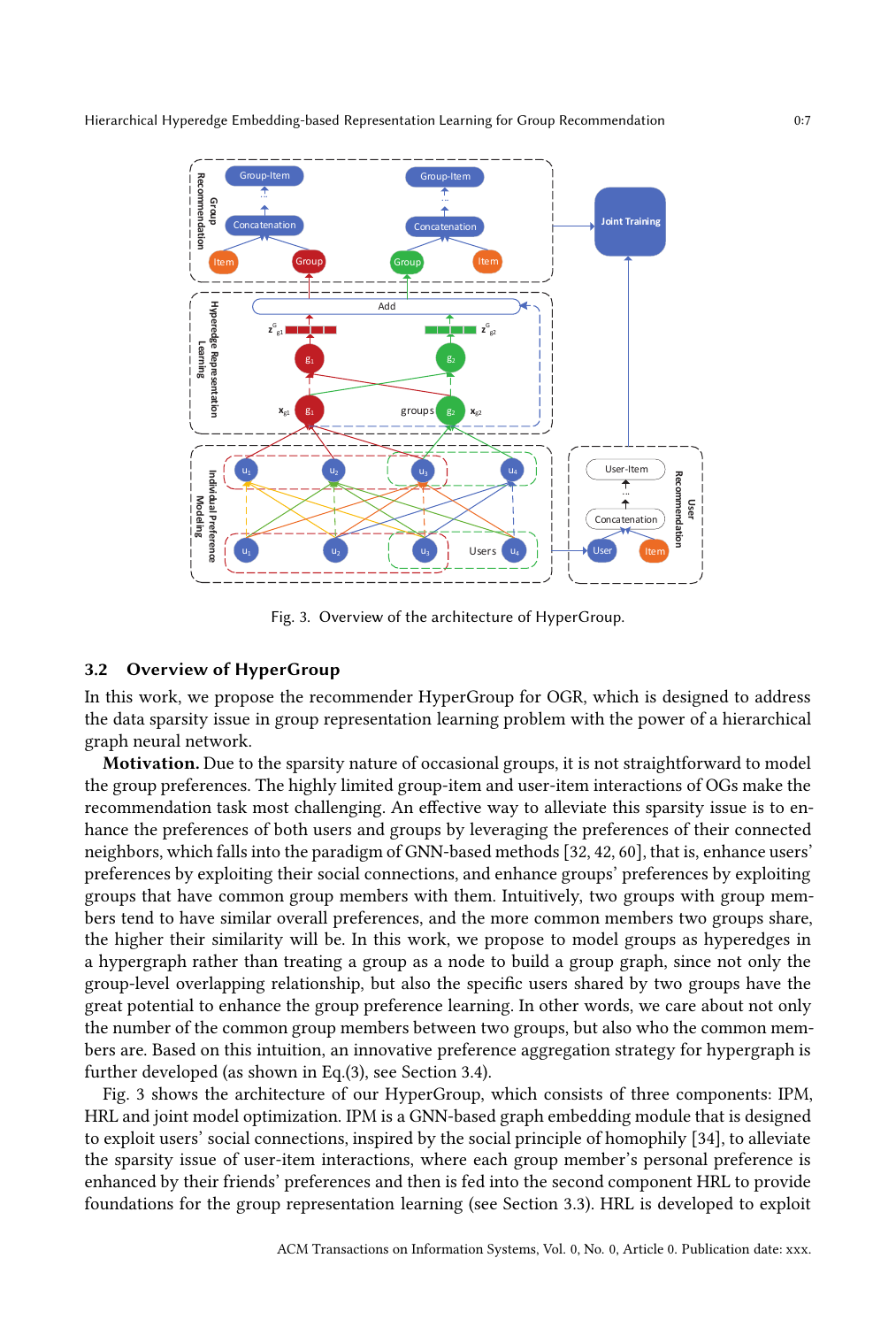the group similarity based on common group members to learn a more accurate group representation by modeling groups as hyperedges, and the task of learning group representations is then transformed into the task of learning hyperedge embeddings (see Section [3.4\)](#page-8-0). Finally, two joint training strategies are proposed to simultaneously optimize IPM and HRL in the same training process (see Section [3.5\)](#page-10-1).

# <span id="page-7-0"></span>3.3 Individual Preference Modeling

Due to the rare interaction records of OGs, directly learning their preferences by treating them as pseudo users is infeasible. Therefore, motivated by recent studies [\[8](#page-24-2), [25,](#page-25-2) [65](#page-26-5)], we devise a paradigm that learns each group member's individual preference and then aggregates them as our initial group representation. However, due to the sparsity of individual activity data, the learned individual preference may be not accurate. To address this challenge, motivated by the social principle of homophily [\[34](#page-25-15)], we develop a social-enhanced individual preference modeling method in the IPM component.

As social animals, users turn to their friends for recommendations [\[10](#page-24-14), [18,](#page-24-15) [59\]](#page-26-14), and also share many common preferences with friends. Thus, users' preferences can be summarized from both themselves and their direct neighbors (i.e., friends) in a social network [\[23,](#page-24-16) [40\]](#page-25-16). Specifically, to learn users' preferences from their social neighbors (denoted as  $\bm{R}^\mathcal{S}$ ), we treat users as nodes in a large social graph and develop a GNN-based node embedding module, where the preferences of their neighbors and their own are simultaneously considered. It is worth mentioning that, compared with the spectral graph convolutional network [\[36\]](#page-25-17), we build our model upon an information aggregation-based network [\[26,](#page-25-18) [46\]](#page-25-19), which is an inductive representation learning approach that bypasses the need for the entire graph's node adjacency matrix to operate, thus being spaceefficient when handling large-scale datasets for recommendation.

# <span id="page-7-1"></span>Algorithm 1 Individual embedding generation algorithm

**Require:** User-user interactions  $\mathbb{R}^S$ ; input features  $\{x_u, \forall u \in \mathcal{U}\}$ ; depth  $K$ ; weight matrices  $W^i, \forall i \in \{1, ..., K\}$ ; non-linearity  $\sigma$ ; differentiable aggregator functions AGGEGATE<sub>i</sub>,  $\forall i \in$  $\{1, ..., K\}$ ; neighborhood function  $N: u \to 2^{\mathcal{U}}$ **Ensure:** Vector representations  $z_u$  for all  $u \in \mathcal{U}$ 1:  $h_u^0 \leftarrow x_u, \forall u \in \mathcal{U};$ 2: for  $i = 1...K$  do 3: for  $u \in \mathcal{U}$  do<br>4:  $h^i_{\mathcal{U}} \leftarrow A$ 4:  $\mathbf{h}_{\mathcal{N}(u)}^i \leftarrow \text{AGGREGATE}_i(\{\mathbf{h}_{u'}^{i-1}, \forall u' \in \mathcal{N}(u)\})$ ; 5:  $\mathbf{h}_u^i \leftarrow \sigma(\mathbf{W}^i \cdot \text{concat}(\mathbf{h}_u^{i-1}, \mathbf{h}_{N(u)}^i));$ 6: end for 7:  $\boldsymbol{h}_u^i \leftarrow \boldsymbol{h}_u^i / ||\boldsymbol{h}_u^i||_2, \forall u \in \mathcal{U};$ 8: end for 9:  $z_u \leftarrow h_u^K, \forall u \in \mathcal{U};$ 

Algorithm [1](#page-7-1) shows the details of our GNN-based individual preference modeling component, which takes a social graph  $\mathbb{R}^S$  with its node/user features  $x_u, u \in \mathcal{U}$  as the input. We adopt the node embedding method node2vec [\[22](#page-24-17)] to obtain the initialized node/user features, as it can well balance the embedding quality and computation cost. In the outer loop of this algorithm, each user  $u \in \mathcal{U}$  first aggregates the representations of the nodes in its immediate neighborhood,  $\{h_{u'}^{i-1}, \forall u' \in$  $N(u)$ }, into a single vector  $h_{N(u)}^{i-1}$ , where  $N(u)$  is the sampled neighbors of u with a fixed size S, i denotes the *i*-th iteration or the *i*-th layer of GNN and  $h^i$  denotes a node's representation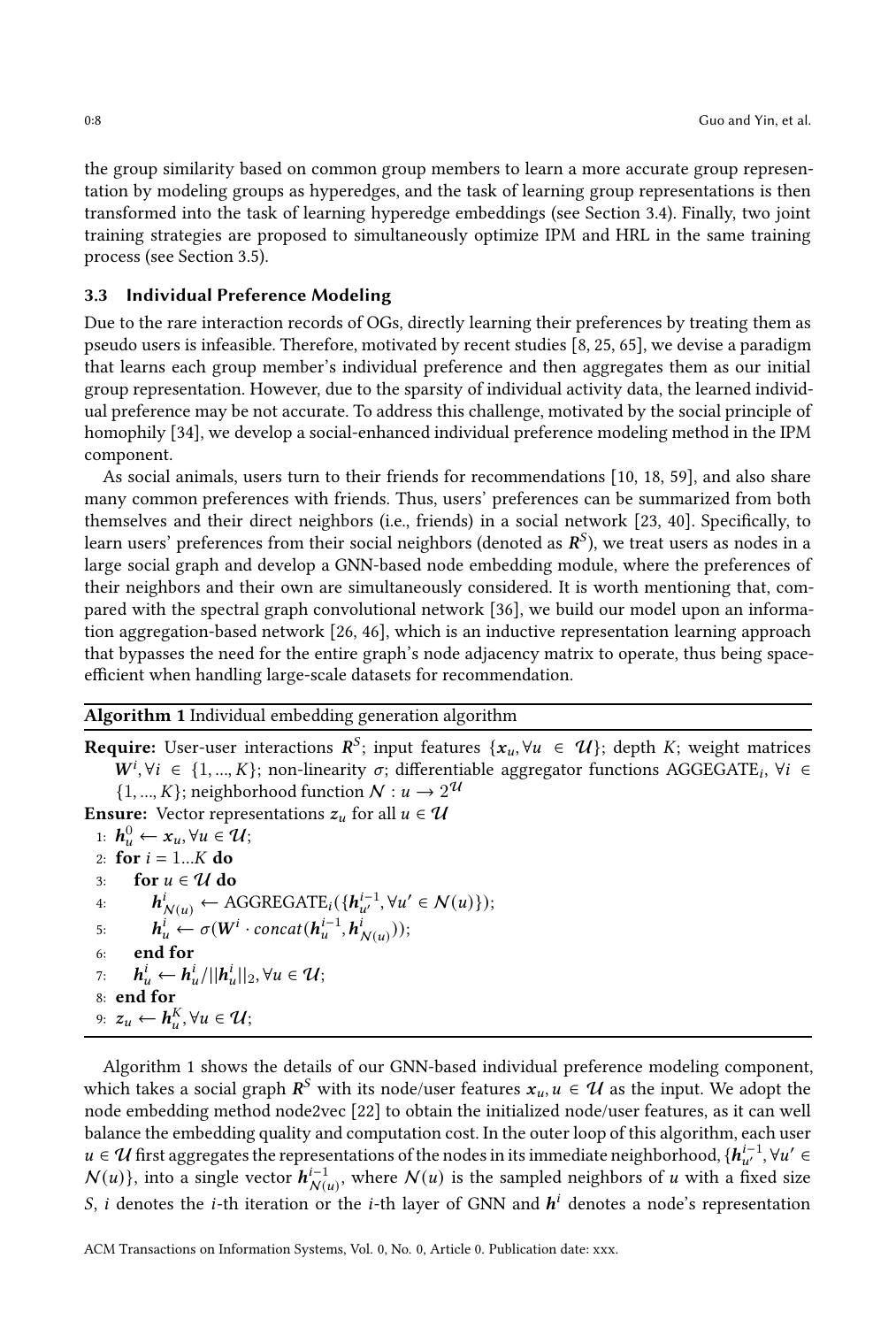Hierarchical Hyperedge Embedding-based Representation Learning for Group Recommendation 0:9

at this iteration or layer. For  $i = 0$ , we let  $\bm{h}_{N}^{0}$  $N(u) = x_u$ . Note that a node's representation  $h_u^i$ at *i*-th iteration depends on both its own representation  $h_{u}^{i-1}$  and the aggregated neighborhood vector representation  $h^i_{\mathcal{N}(u)}$  generated at the *i*-1-th layer. We adopt the concatenation operation to combine them, followed by a fully connected layer with nonlinear activation function  $\sigma(\cdot)$  and weight matrices  $W^i$ ,  $\forall i \in \{1, ..., K\}$ , which are used to propagate information between different layers. The final output at the K-th layer is denoted as  $z_u = \tilde{h}_u^K$ ,  $\forall u \in \mathcal{U}$  for convenience, which encodes *u*'s preferences.

The aggregation function that aims at aggregating neighbor representations (denoted by AGGREGATE( $\cdot$ ) in Algorithm [1\)](#page-7-1) can be done by a variety of aggregator architectures [\[26\]](#page-25-18) (e.g., mean aggregator, max-pooling aggregator and LSTM aggregator). In this work, we simply take the mean aggregator as our aggregation function, where the element-wise mean operation is applied to aggregate information across the neighbor set:

$$
AGGREGATE_i(u) = MEAN(\mathbf{h}_{u'}^i, \forall u' \in \{N(u)\})
$$
\n(1)

Then, these learned individual embeddings within an occasional group are further aggregated [\[38\]](#page-25-20) to produce the group representation in the individual preference space. The embedding of group  $q$  is denoted as:

$$
x_g^G = \sum_{\forall u \in \mathcal{G}(g)} \alpha_u \mathbf{emb}_u, \tag{2}
$$

where  $emb_u = z_u + z'_u$ ,  $z_u$  is the learned individual representation of group member  $u, z'_u$  is  $u$ 's embedding in latent feature space, and  $\alpha_u$  denotes the importance of user embedding. As this work is not focused on designing preference aggregation strategies, the simple average operation is utilized (i.e.,  $\alpha_u = 1/|\mathcal{G}(g)|$ ). The output of IPM  $(x_g^G)$  is then passed to the HRL component as the initial representations of the corresponding group, which will be further optimized and learned in the higher-layer of our framework.

Compared to existing transductive individual preference learning methods that are based on matrix factorization [\[57,](#page-26-15) [64\]](#page-26-16), IPM leverages node features to learn an embedding function that generalizes to unseen nodes, where the topological structure of each node's neighborhood and the distribution of node features in the neighborhood are simultaneously learned. Moreover, rather than training a distinct embedding vector for each node, we train  $K$  aggregation functions to aggregate feature information from the local neighborhood. Each aggregator function aggregates information from a different number of hops away from a given node [\[26,](#page-25-18) [54\]](#page-26-17). Note that, the number of hops is equal to the number of aggregators (both denoted as  $K$ ).

#### <span id="page-8-0"></span>3.4 Hyperedge Embedding-based Group Representation Learning

Simply aggregating group members' individual preferences as the preference of a group would miss the intrinsic group-level preferences which may be different from all individuals' preferences within the group. Moreover, as a user may belong to multiple groups at the same time, the groups that have common members should have similar group-level preferences. To quantify the similarity between two groups, the common users between two groups are further exploited to model the group-level similarity. What matters is not only the number of the common users, but also who the common users are, as different users have different influences on the group decision making. For example, suppose groups  $q_1, q_2$  share a common user  $u_1$ , and groups  $q_2, q_3$  share a common user  $u_2$ . If we know  $u_1$  is more influential than  $u_2$ , we can infer that, the similarity between  $q_2$  and  $q_1$  is higher than that between  $q_2$  and  $q_3$ . On this basis, let us further assume that  $q_2$  has sufficient historical data and  $q_1$  is a cold-start group, then  $q_2$ 's preferences would provide important signals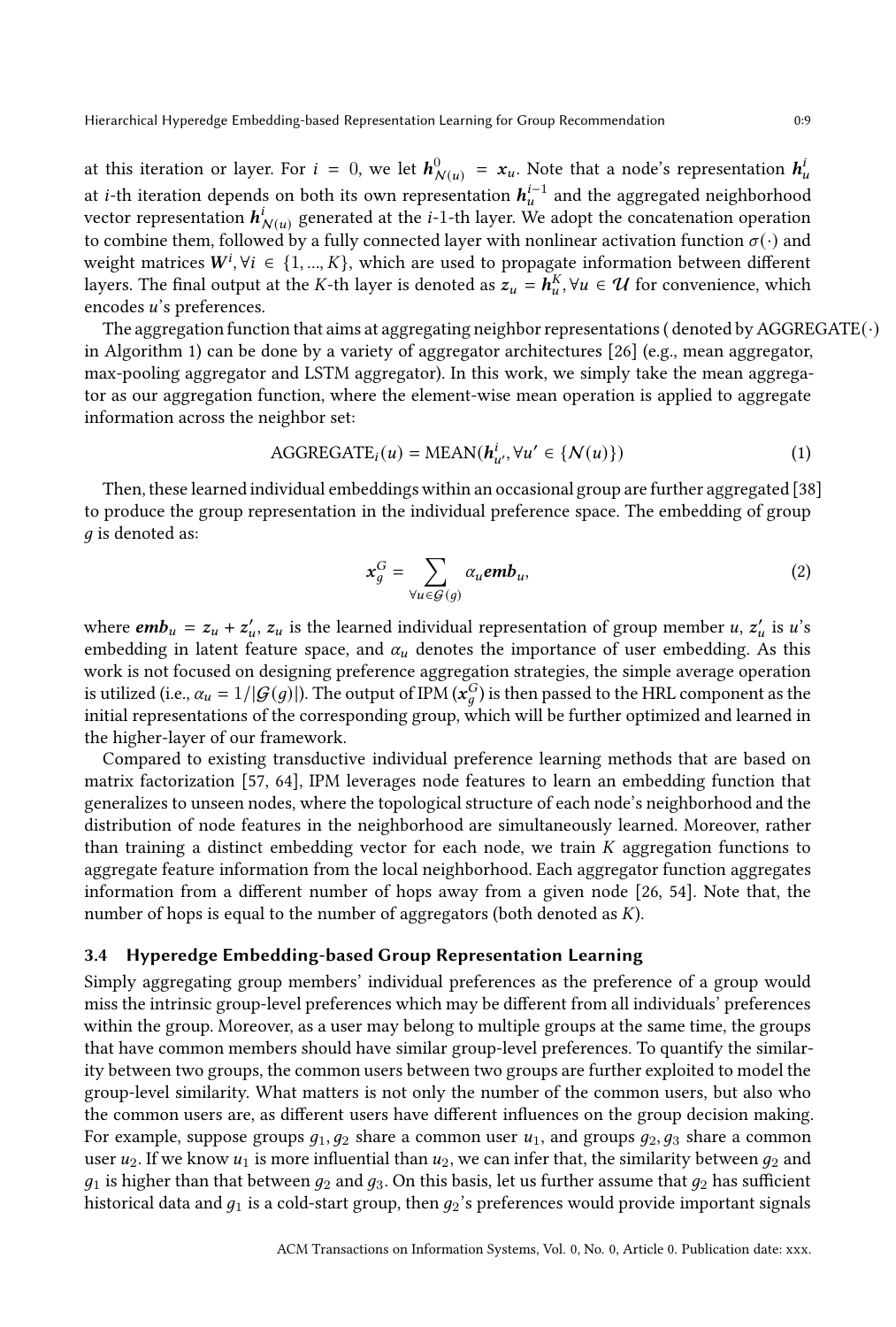# <span id="page-9-0"></span>Algorithm 2 Hyperedge embedding generation process

**Require:** Hypergraph  $G^G(\mathcal{U}, \mathcal{G})$ ; learned features  $\{x_g^G, \forall g \in \mathcal{G}\}\}$  from IPM; depth  $K$ ; weight matrices  $W^i$ ,  $\forall i \in \{1, 2, ..., K\}$ ; nonlinear activation function  $\sigma$ ; aggregator functions AGGEGATE $_i^G$ ,  $\forall i \in \{1, 2, ..., K\}$ ; neighborhood function  $\mathcal{N}: g \to 2^{\mathcal{G}}$ **Ensure:** Hyperedge embeddings  $z_g^G$  for all  $g \in \mathcal{G}$ 1:  $m_g^0 \leftarrow x_g^G, \forall g \in \mathcal{G};$ 2: for  $i = 1...K$  do 3: for  $g \in G$  do<br>4:  $m^i$ ,  $\leftarrow$  / 4:  $\mathbf{m}_{N(g)}^i \leftarrow \text{AGGREGATE}_i^G(\{\mathbf{m}_{g'}^{i-1} + \mathbf{l}_{g,g'}^i, \forall g' \in N(g)\});$ 5:  $\mathbf{m}_g^i \leftarrow \sigma(W^i \cdot concat(\mathbf{m}_g^{i-1}, \mathbf{m}_{N(g)}^i));$ 6: end for 7:  $\mathbf{m}_g^i \leftarrow \mathbf{m}_g^i / ||\mathbf{m}_g^i||_2, \forall g \in \mathcal{G};$ 8: end for 9:  $z_g^G \leftarrow m_g^K, \forall g \in \mathcal{G}$ ;

for  $q_1$ 's preferences, thus further alleviate the data sparsity issue and produce more effective group representations for OGR.

To capture the group-level preferences and further exploit the group similarity to enhance group preference learning, we innovatively introduce a hypergraph [\[2](#page-24-18), [6](#page-24-19), [56\]](#page-26-18) to model groups rather than treating a group as a node to build a group graph. That method would fail to capture who the common users are. In a hypergraph, each group is treated as a hyperedge that connects all users in that group, and two hyperedges are incident if they share at least one common member.

Then, the task of learning group representations is transformed into embedding hyperedges in a hypergraph. To integrate the group similarity based on common members in the learning process of hyperedge embedding, we devise a GNN-based hyperedge embedding model, called HRL. As OGs tend to be formed by chance [\[25,](#page-25-2) [65\]](#page-26-5), HRL also adopts an inductive graph embedding method [\[3](#page-24-20), [26\]](#page-25-18) as its building block to generate embeddings for hyperedges, where a weighted feature aggregation scheme is proposed to account for the similarity between two groups.

Formally, given k groups  $G = \{g_1, g_2, ..., g_t, ..., g_k\}$  defined over the user set  $\mathcal{U}$ , where  $g_t$  $G(t) = \{u_1, u_2, ..., u_j, ...u_l\}$  consists of a set of users, we first construct a hypergraph  $G^G = (\mathcal{U}, \mathcal{G})$ where G is the collection of hyperedges/groups over the nodes/users  $\mathcal{U}$ . Let  $H \in \{0,1\}^{|\mathcal{G}| \times |\mathcal{U}|}$ represent the incidence matrix of  $G^G$  with  $H(g, u) = 1$  if  $u \in G(g)$  else 0. The degree  $d(u)$  of a vertex *u* is defined as the number of hyperedges associated with *u*, i.e.,  $d(u) = \sum_{g \in \mathcal{G}} H(g, u)$ . To generalize to an unobserved group, a hyperedge embedding generator will be learned and its basic idea is to aggregate feature information from its incident hyperedges as its embedding (i.e., its preference encoding).

Algorithm [2](#page-9-0) describes the hyperedge embedding generation process, where the constructed hypergraph,  $G^G(\mathcal U,G)$ , and the learned features  $x^G_g, \forall g\in\mathcal G$  from IPM are provided as input. In the higher-layer of our network,  $x_g^G$ ,  $\forall g \in G$  serves as the initial representation of group g, which will be further optimized. At each iteration or layer *i*, a hyperedge  $g \in G$  aggregates features from its immediate local neighbors (i.e., its incident hyperedges). Specifically, a hyperedge  $g \in G$  aggregates the embeddings of its incident hyperedges,  $\{m_{g'}^{i-1}, \forall g' \in \mathcal{N}(g)\}\$ , into a single vector  $m_{\mathcal{N}(g)}^i$ (the size of  $\mathcal{N}(g)$  is also set as  $\mathcal{S}$ ), where  $\bm{m}_{g'}^{i-1}$  denotes the embedding of  $g'$  generated at the previous the iteration/layer  $i - 1$ . After that, the aggregated neighborhood vector is concatenated with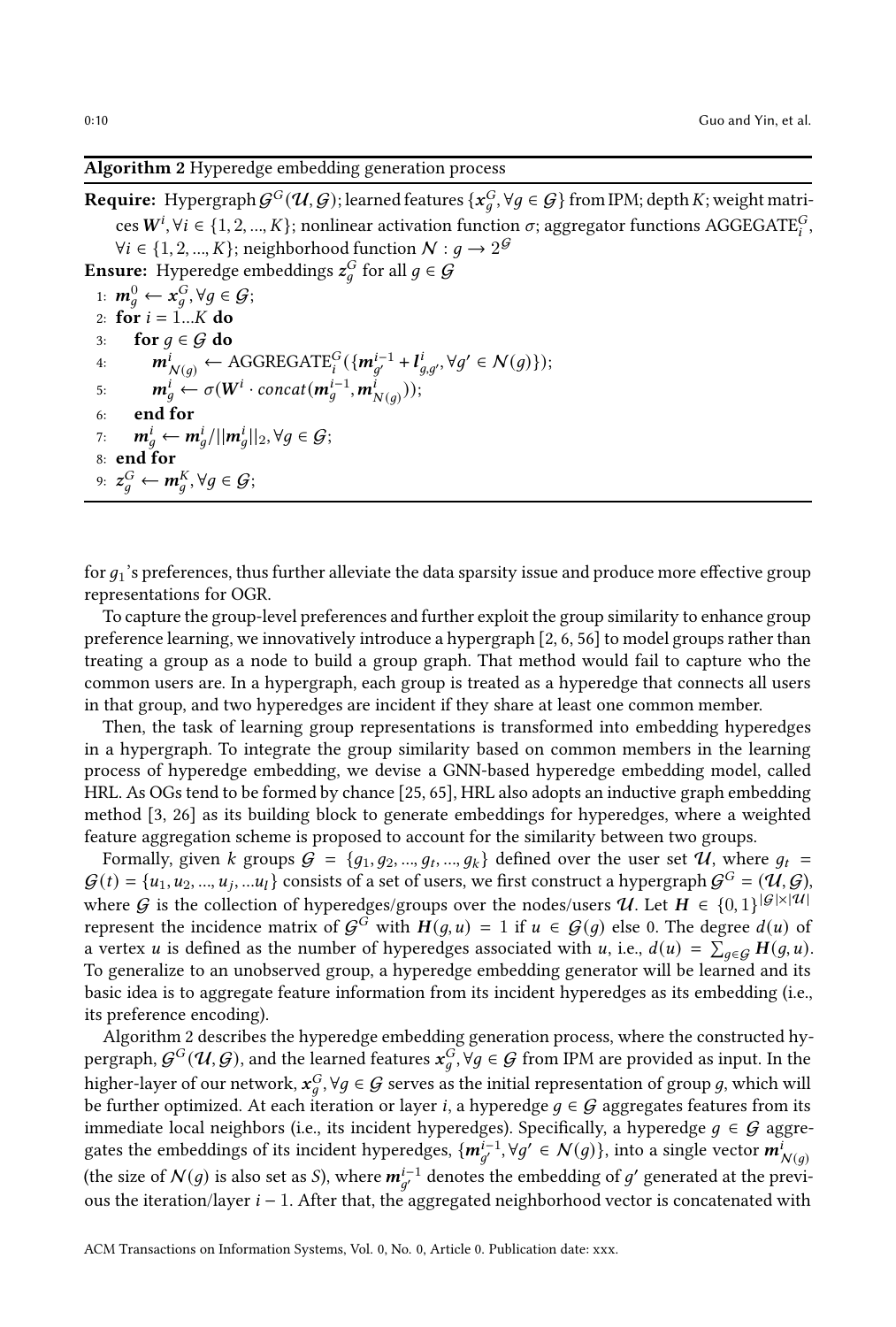Hierarchical Hyperedge Embedding-based Representation Learning for Group Recommendation 0:11

the hyperedege's previous representation,  $\bm{m}_g^{i-1}$ , and followed by a fully connected layer with nonlinear activation function  $\sigma(\cdot)$  and weight matrices  $W^i$ ,  $\forall i \in \{1, ..., K\}$ , which are used to search depths. The representation obtained at the last layer/iteration  $\pmb{m}_{g}^{K}$  denotes the group  $g$ 's preferences, which is defined as  $z_g^G = m_g^K$ ,  $\forall g \in \mathcal{G}$ . We define our hyperedge aggregator AGGREGATE $^G$ as follows:

<span id="page-10-0"></span>AGGREGATE<sub>i</sub><sup>G</sup>(g) = 
$$
\sum_{\forall g' \in \mathcal{N}(g)} \alpha_{g,g'} (\mathbf{m}_{g'}^{i} + \mathbf{I}_{g,g'}^{i})
$$
(3)

where  $\alpha_{g,g'}$  is the aggregation weight determined by the similarity between group  $g$  and  $g'$ .

In this work, we set  $\alpha_{g,g'}$  to number of the common members between group  $g$  and  $g'$ . By doing this, we are able to give more attention to the groups sharing more common members with  $g$ . In Eq.[\(3\)](#page-10-0),  $I_{q,q'}$  denotes the representation of the set of common members between group q and g', which is used to distinguish the specific members who are shared by these two groups. For simplicity, MEAN aggregator is employed to compute  $l_{q,q'}$ :

$$
l_{g,g'}^i = \text{MEAN}(emb_u, \forall u \in \{\mathcal{G}(g) \cap \mathcal{G}(g')\}).\tag{4}
$$

To this end, our proposed representation aggregator not only considers the number of the shared common users, but also emphasises the importance of individuals who are the shared group members.

The resulted group representation  $z_g^G$  is then added with  $x_g^G$  by the residual operation. The final embedding of group  $g$  (denoted as  $\pmb{emb}^G_g)$  can be represented as:

<span id="page-10-2"></span>
$$
embgG = wzgG + (1 - w)xgG,
$$
\n(5)

where  $w$  is a hyper-parameter controlling the contributions of the two parts.

Note that, our solution is different from existing graph neural networks [\[3](#page-24-20), [26\]](#page-25-18) in two aspects. First, our group representation learning network is hierarchical, which first learns the group members' personal preferences in the lower-layer (i.e., IPM) and then infers groups' representations in the higher-layer (i.e., HRL). Second, to exploit and integrate the group similarity based on common members in HRL, the preference aggregation strategy (a.k.a hyperedge aggregator) that considers both the group-level preference and the personal preferences of common group members is devised.

#### <span id="page-10-1"></span>3.5 Model Optimization

Given the embeddings of the target group and item (i.e.,  $\pmb{emb}^G_g$  and  $\pmb{emb}^V_h$ ), we feed the concatenation of them into a Multi-Layer Perception (MLP) for preference prediction (as shown in Fig[.1\)](#page-7-1):

$$
c_1^G = [emb_g^G \oplus emb_h^V]
$$
  
\n
$$
c_2^T = \sigma(W_2 \cdot c_1^G + b_2)
$$
  
\n...  
\n
$$
\hat{r}_{g,h}^G = \mathbf{w}^T \cdot c_{k-1}^G
$$
 (6)

where  $\pmb{emb}^V_h$  is the item embedding in the latent space that is learned via optimizing the follow-ing loss function (Eq.[\(7\)](#page-11-0));  $\bm{W}$  and  $\bm{b}$  are the weight and bias of a feed-forward network;  $\hat{r}^G_{g,h}$  is the predicted preference score of group q to item  $v_h$ .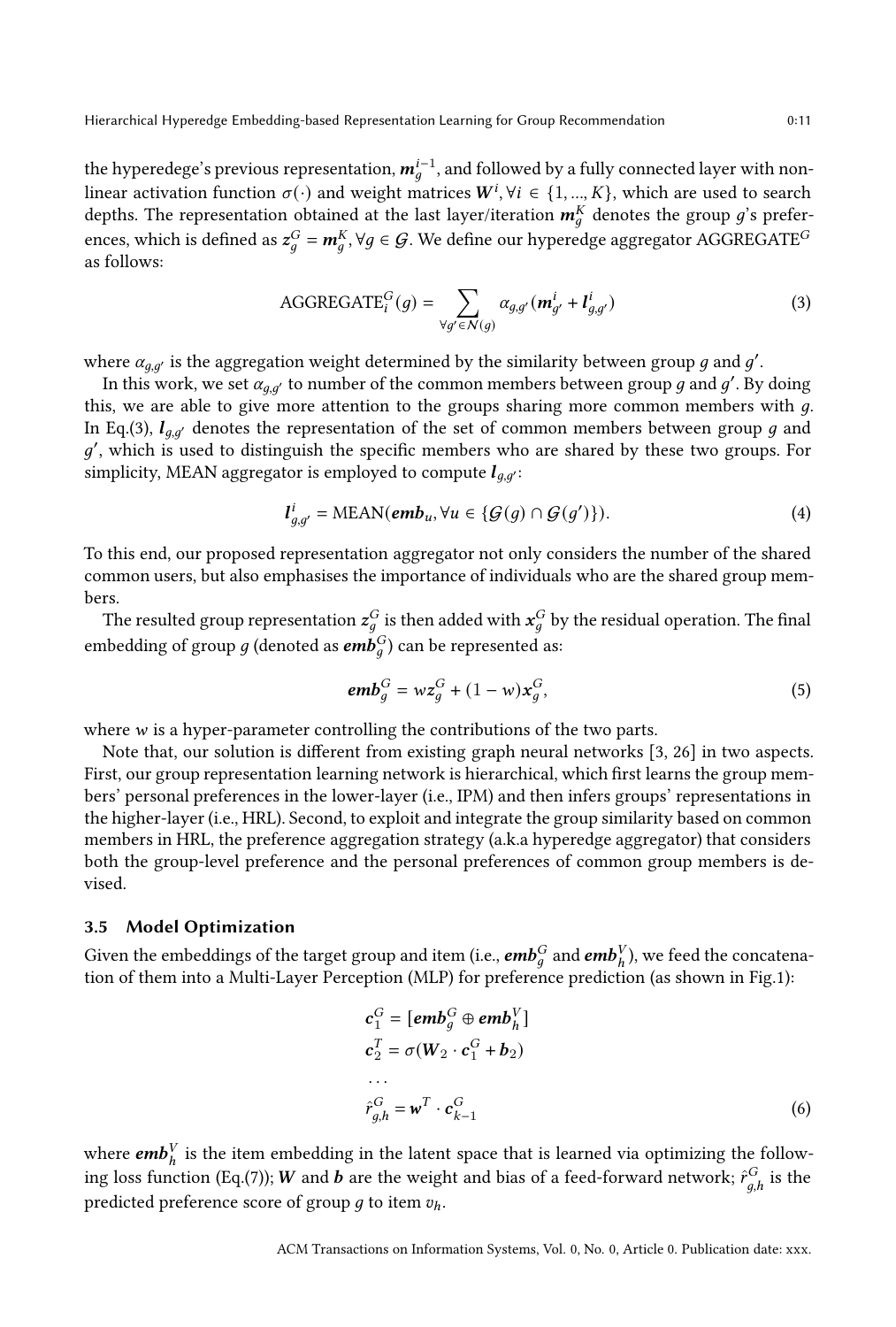Due to the implicit nature of the group-item interaction data, motivated by [\[25\]](#page-25-2), a pairwise loss function [\[44\]](#page-25-21) is employed:

<span id="page-11-0"></span>
$$
L_G = \arg\min_{\Theta} \sum_{(g,v_h,v_{h'}) \in \mathcal{D}_G} -\ln \sigma(\hat{r}_{g,h}^G - \hat{r}_{g,h'}^G) + \lambda ||\Theta||^2
$$
\n<sup>(7)</sup>

where  $\Theta$  represents the set of the model parameters. To learn from this implicit feedback, we reconstruct the group-item data by assuming that groups prefer observed item  $v_h$  over all other unobserved item  $v'_h$ . Then, the training data  $\mathcal{D}_G:\mathcal{G}\times\mathcal{V}\times\mathcal{V}$  can be denoted as:

$$
\mathcal{D}_G = \{ (g, v_h, v_{h'}) | v_h \in \mathcal{V}_g^+ \land v_{h'} \in \mathcal{V} \setminus \mathcal{V}_g^+ \}
$$
(8)

where  $\mathcal{V}_g^+$  and  $\mathcal{V} \setminus \mathcal{V}_g^+$  are the observed and unobserved item set w.r.t group  $g$ . In this work, we use  $N_x$  to denote the number of sampled negative items per positive item. The meaning of  $(q, v_h, v_{h'}) \in \mathcal{D}_G$  is that group q prefers item  $v_h$  over  $v_{h'}$ .

As in OGs, the available group-item interactions are extremely sparse, the learned group representations (via optimizing Eq. [\(7\)](#page-11-0)) are not sufficiently accurate or reliable. To further accelerate and enhance the group preference learning, we propose to leverage the user-item interaction data to optimize the group-item and user-item recommendation tasks simultaneously. As shown in Fig. [3,](#page-6-0) we propose to use another MLP to model the user-item interaction data. More specifically, given the embeddings of the target user and item, we first feed them into a MLP to calculate the personal preference score of a user to an item:

<span id="page-11-1"></span>
$$
\mathbf{c}_1^U = [\mathbf{emb}_u \oplus \mathbf{emb}_h^V]
$$
  
\n
$$
\mathbf{c}_2^U = \sigma(\mathbf{W}_2 \cdot \mathbf{c}_1^U + \mathbf{b}_2)
$$
  
\n...  
\n
$$
\hat{r}_{u,h}^U = \mathbf{w}^T \cdot \mathbf{c}_{k-1}^U
$$
\n(9)

where  $emb_u$  is the shared user representation/embedding that connects all user-user, user-item and group-item spaces and data.  $\hat{r}_{u,h}^U$  is the predicted preference score of user  $u$  to item  $v_h.$   $\pmb{emb}_h^V$ is another shared item embedding that bridges the group-item space and user-item space. As useritem interaction data is also implicit, the same pairwise loss function is utilized:

$$
L_U = \arg\min_{\Theta} \sum_{(u, v_h, v_{h'}) \in \mathcal{D}_U} -\ln \sigma(\hat{r}_{u,h}^U - \hat{r}_{u,h'}^U) + \lambda ||\Theta||^2
$$
 (10)

where  $\mathcal{D}_{U}$  denotes the set of reconstructed user-item samples;  $(u, v_h, v_{h'})$  represents user u prefers observed item  $v_h$  over unobserved item  $v_{h'}$ . Similar to Eq. [\(7\)](#page-11-0), for every positive item,  $N_x$  negative items are randomly sampled. Technically, to integrate  $L_G$  with  $L_U$ , we develop two model optimization approaches Two-stage Training and Joint Training.

**Two-stage Training.** In this strategy, we first optimize  $L_U$  by the user-item interaction data to learn the representations of users and items in the user-item space, and then take item latent features as the latent vector of items in the group-item recommendation task (as shown in Algo-rithm [3\)](#page-12-0). In the second stage, the parameters will be fine-tuned by optimizing  $L_G$  with the groupitem interactions. In both of these two training stages, the Stochastic Gradient Descent (SGD) algorithm is adopted, and at each gradient step, a positive user-item sample  $(u, v_h)$  (or group-item example  $(g, v_h)$ ) and  $N_x$  negative corresponding samples  $(u, v_{h'})$  (or  $(g, v_{h'})$ ) are randomly selected for training.

**Joint Training.** In this strategy, we jointly train  $L_G$  and  $L_U$  on all the group-item and user-item interactions (as shown in Algorithm [4\)](#page-12-1), and the loss function is actually changed to the following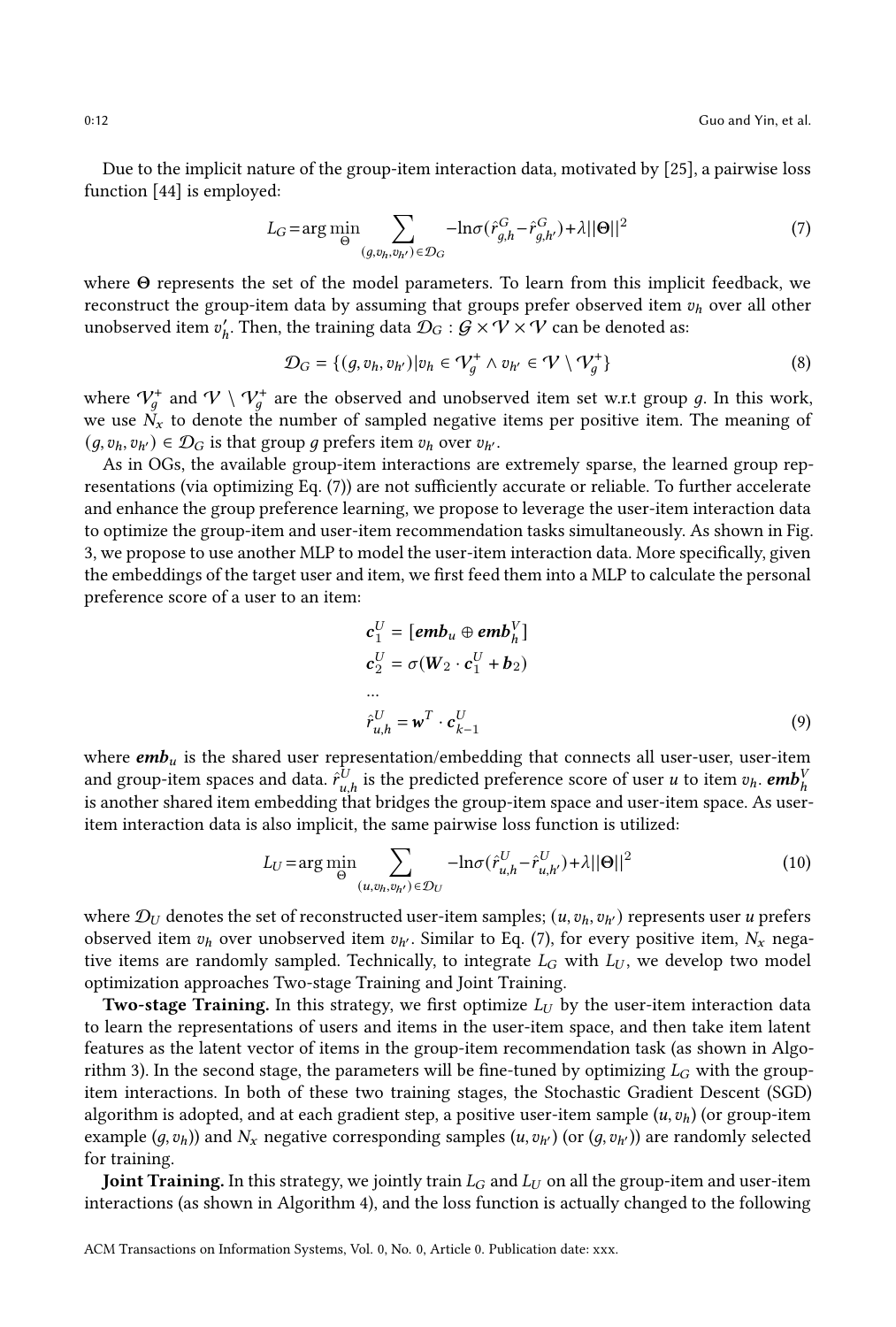# <span id="page-12-0"></span>Algorithm 3 Two-state training method of HyperGroup

**Require:**  $\mathcal{R}^S$ ,  $\mathcal{R}^U$ ,  $\mathcal{R}^G$ ,  $\mathcal{R}^H$ , number of positive samples of users  $M_u$ , number of positive samples of groups  $M_q$ , number of negative samples  $N_x$ ;

**Ensure:** Parameter set  $\Theta = \{emb_g^G, emb_h^V, emb_u, W, b\};\$ 

1: **while** *iter*  $\leq M_u$  **do**<br>2: Randomly draw (

- 2: Randomly draw  $(u, v_h)$  from  $\mathcal{R}^U$ ;
- 3: Randomly sample  $N_x$  negative examples for  $u$ ;
- 4: Update the model parameters w.r.t. Eq. [\(10\)](#page-11-1);
- 5:  $iter = iter + 1;$
- 6: end while

7: while *iter*  $\leq M_a$  do

- 8: Randomly draw  $(g, v_h)$  from  $\mathcal{R}^G$ ;
- 9: Randomly sample  $N_x$  negative examples for  $g$ ;
- 10: Update the model parameters w.r.t. Eq. [\(7\)](#page-11-0);
- 11:  $iter = iter + 1;$

<span id="page-12-1"></span>12: end while

# Algorithm 4 Joint training method of HyperGroup

**Require:**  $\mathcal{R}^S$ ,  $\mathcal{R}^U$ ,  $\mathcal{R}^G$ ,  $\mathcal{R}^H$ , number of positive samples of users  $M_u$ , number of positive samples of groups  $M_q$ , number of negative samples  $N_x$ ;

**Ensure:** Parameter set  $\Theta = \{\mathbf{emb}_g^G, \mathbf{emb}_h^V, \mathbf{emb}_u, W, \mathbf{b}\};$ 

- 1: while *iter*  $\leq$   $(M_u + M_a)$  do
- 2: Randomly draw  $(u, v_h)$  from  $\mathcal{R}^U$  and sample  $N_x$  negative examples for  $u$ , and update the model parameters w.r.t. Eq. [\(10\)](#page-11-1);
- 3: Randomly draw  $(g, v_h)$  from  $\mathcal{R}^G$  and sample  $N_x$  negative examples for g, and update the model parameters w.r.t. Eq. [\(7\)](#page-11-0);
- 4:  $iter = iter + 1$ ;
- 5: end while

equation:

$$
L(\Theta) = L_G(\Theta) + L_U(\Theta). \tag{11}
$$

All the parameters (denoted by  $\Theta$ ) are learned by a standard Stochastic Gradient Descent (SGD), and at each gradient step, we first randomly draw a positive user-item sample  $(u, v_h)$  and a positive group-item example  $(q, v_h)$ ) from the user-item set and group-item set respectively, and then draw  $N_x$  negative corresponding samples  $(u, v_{h'})$  and  $(g, v_{h'})$  to update the gradients.

## 4 EXPERIMENTAL SETUP

In this section, we first introduce the research questions that we aim to answer in experiments, and then describe the datasets, evaluation methods and baselines utilized in this work.

#### 4.1 Research Questions

We conduct extensive experiments on two real-world datasets to answer the following research questions.

RQ1 How does our proposed HyperGroup approach perform comparedwith state-of-the-art group recommendation methods?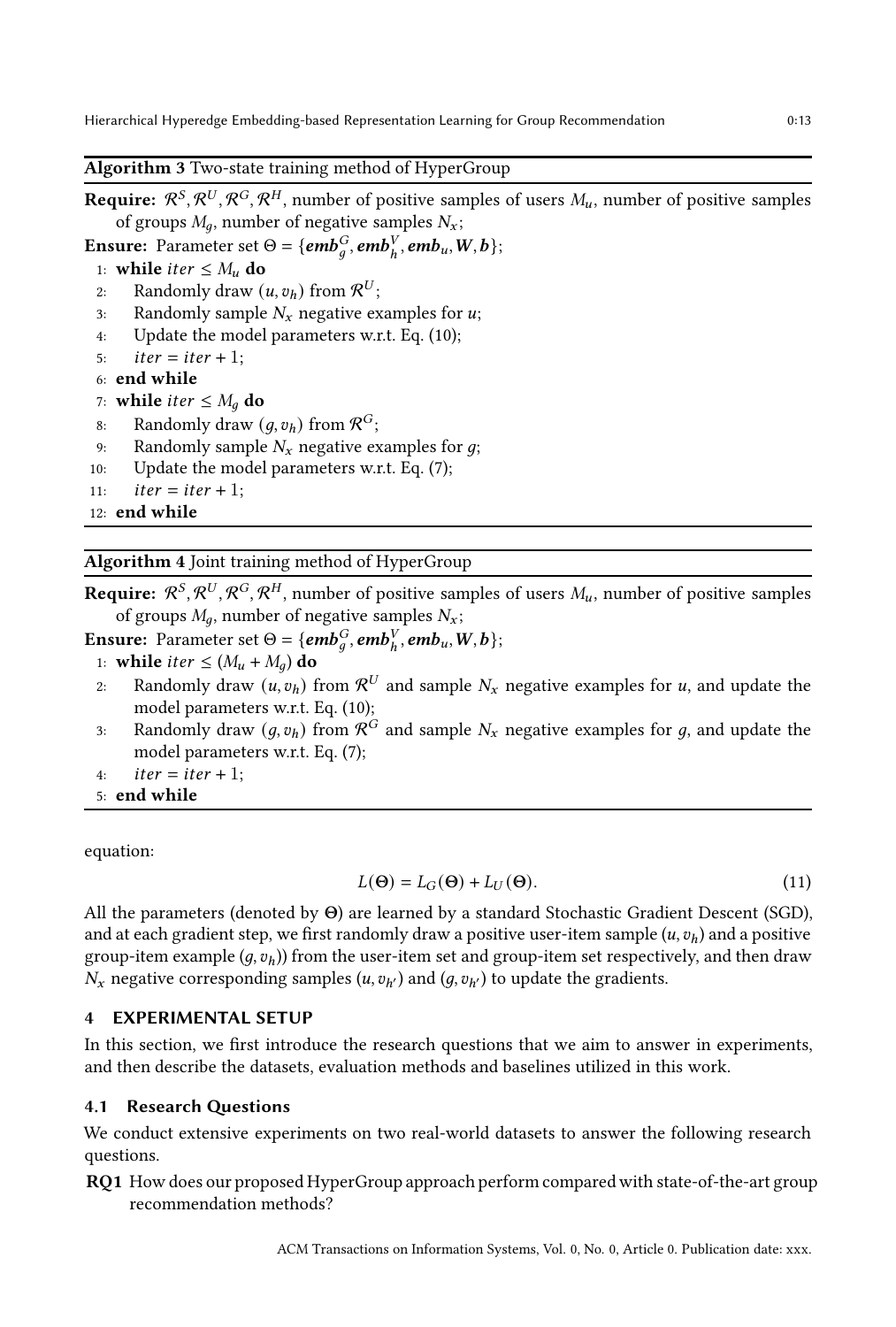<span id="page-13-2"></span>

| <b>Statistics</b>             | Yelp   | Douban-Event |
|-------------------------------|--------|--------------|
| # Users                       | 34,504 | 29,181       |
| # Groups                      | 24,103 | 17,826       |
| # Items/Events                | 22,611 | 46,097       |
| Avg. group size               | 4.45   | 4.84         |
| Avg. # interactions per group | 1.12   | 1.47         |
| Avg. # friends per user       | 20.77  | 40.86        |
| Avg. # interactions per user  | 13.98  | 25.22        |

| Table 1. Statistics of the datasets. |  |
|--------------------------------------|--|
|                                      |  |

- RQ2 How do the three components of HyperGroup, i.e., Individual Preference Modeling (IPM), Hyperedge Representation Learning (HRL), and the joint training method contribute to the performance of HyperGroup? How do our proposed model optimization approaches perform on heterogeneous interaction data?
- RQ3 How do the hyper-parameters affect the performance of HyperGroup?
- RQ4 How is the training efficiency and scalability of HyperGroup when processing large-scale data?

# 4.2 Datasets

To evaluate the performance of our HyperGroup method, we conduct experiments on two largescale real-world datasets Yelp $^1$  $^1$  and Douban-Event $^2$  $^2$  that are exclusively published for OGR by Yin et al. [\[65\]](#page-26-5). Yelp is a famous online social network that connects people with local businesses (e.g., restaurants and home services), where users can publish their reviews about these businesses and create social connections. The published dataset only focuses on the restaurants located in Los Angeles and every record in it contains a user, a timestamp and a business, which indicates the user visited the restaurant at that time. Douban-Event is one of the largest online event-based social networks in China that helps people publish and participate in social events. In this dataset, the user's event attendance list and friend list, as well as the event's time and venue were collected.

As the raw data of these two datasets does not contain any explicit group information, Yin et al. [\[65\]](#page-26-5) extracted implicit groups by the following strategy: if a set of users who are connected in the social network attend the same event or visit the same restaurant at the same time, they are defined as the members of a group, and the group activities are the common activities of these users. The resulted Yelp data has 34,504 users, 24,103 groups, and 22,611 items for training and testing. For the Douban-Event data, to reduce the data size, we follow the data used in [\[25](#page-25-2)], which is generated by randomly keeping 29,181 users, 17,826 groups and 46,097 items. The statistics of these two datasets are shown in Table [1,](#page-13-2) from which we have the following observation, that is, compared with user-item interactions, the group-item interactions are much sparser. For example, in Yelp a user has 20.77 interactions on average, while a group has only 1.12 interactions. The second observation is that the user-item interaction data is also quite sparse. The densities of the user-item interaction matrices for Yelp and Douban-Event are 0.051% and 0.057%, respectively.

<sup>1</sup>www.yelp.com

<span id="page-13-1"></span><span id="page-13-0"></span><sup>2</sup>www.douban.com/location/world/

ACM Transactions on Information Systems, Vol. 0, No. 0, Article 0. Publication date: xxx.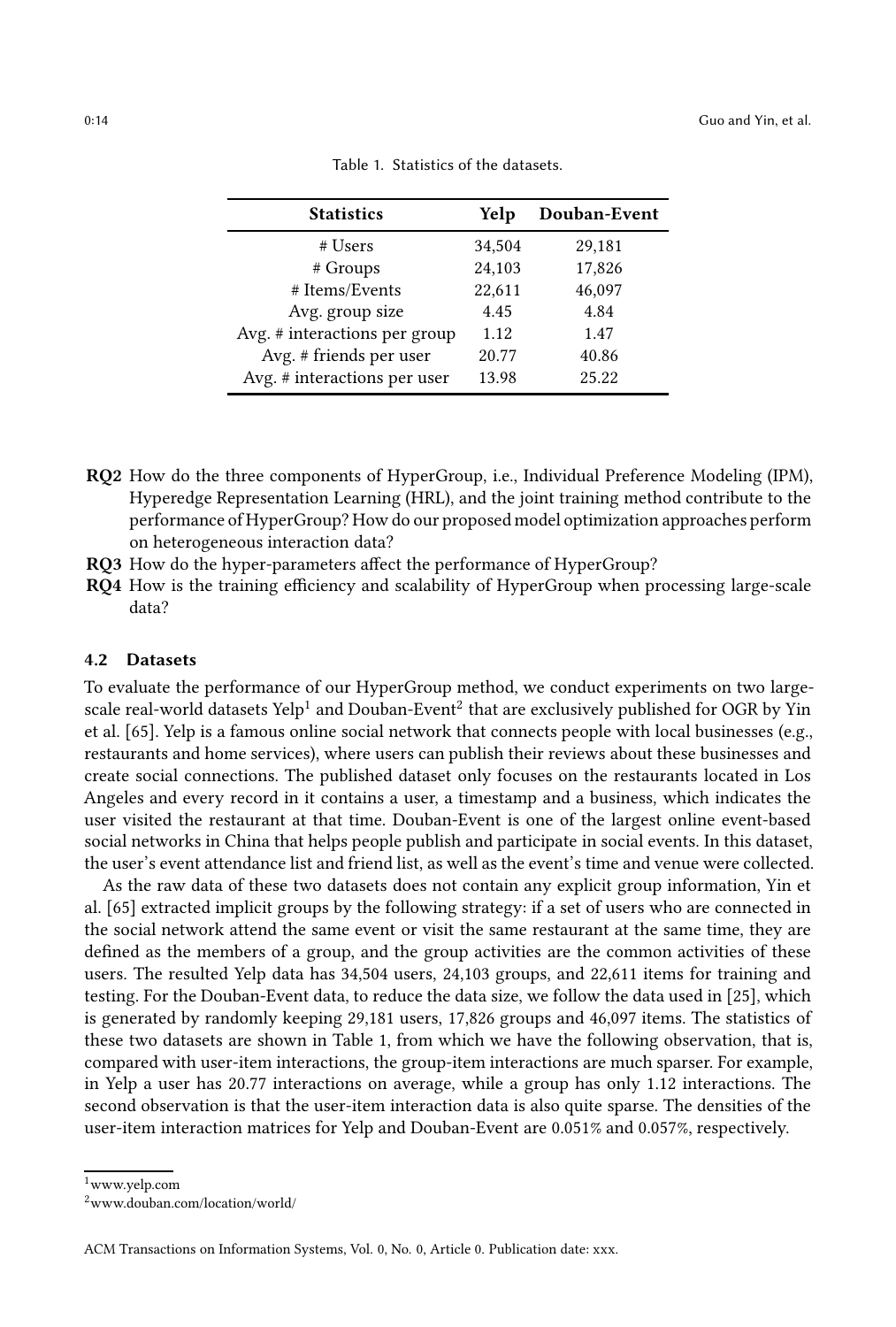Hierarchical Hyperedge Embedding-based Representation Learning for Group Recommendation 0:15

Note that, as the other two datasets  $\mathsf{CAMRa}2011^3$  $\mathsf{CAMRa}2011^3$  and Movielens-Group [\[68](#page-26-8)] have either persistent groups or randomly generated groups, and none of them contain the social network information, they are not suitable to evaluate our solution. We do not conduct experiments on these two datasets.

# 4.3 Evaluation Protocols

We randomly split each dataset into training, validation and test sets with the ratio of 80%, 10% and 10% respectively. To fully evaluate our proposed method, we do not follow the evaluation protocol proposed in [\[8](#page-24-2), [25\]](#page-25-2), which only randomly selects 100 items that have never been interacted by the tested group as the candidate set to be ranked. Instead, we evaluate all the comparison methods by testing their ability to rank all items for each tested group, and report their performance in recommending Top-N items. The evaluation metrics Hit Ratio (HR) and Normalized Discounted Cumulative Gain (NDCG) [\[27](#page-25-22)] are adopted in our experiments, where HR measures how many candidate items are ranked within the Top-N list, while NDCG accounts for the position of the hit by assigning higher score to hit at top positions.

More specifically, for each group-item interaction  $(q, v)$  in the test set, we first compute the ranking score for item  $v$  and all candidate items. And then, we pick  $N$  items with the highest ranking scores as the Top- $N$  recommendation list. If item  $v$  appears in this list, we have a hit. Otherwise, we have a miss. The formal definition of HR [\[27\]](#page-25-22) is written as follows:

$$
HR@N = \frac{\#hit@N}{|\mathcal{D}_{test}|}\tag{12}
$$

where #hit@N denotes the number of hits in the test set, and  $|\mathcal{D}_{test}|$  is the total number of the test cases.

The metric NDCG [\[27](#page-25-22)] is defined as:

$$
NDCG@N = Z_N \sum_{i=1}^{N} \frac{2^{r_i} - 1}{log_2(i+1)}
$$
(13)

where  $Z_N$  is the normalizer<sup>[4](#page-14-1)</sup> to ensure that the perfect ranking has a value of 1;  $r_i$  is the graded relevance of item at position  $i$ . We use the simple binary relevance in this work, that is, if the item at position *i* is the ground-truth item,  $r_i = 1$ ; otherwise  $r_i = 0$ .

# 4.4 Baseline Methods

We compare HyperGroup with the following baseline methods.

- Pop [\[15\]](#page-24-21). This is a popularity-based recommendation method, which recommends the most popular items in the training set.
- NCF [\[29](#page-25-23)]. This method is developed for individual users. We utilize this method for OGR by treating groups as virtual users.
- BPR-MF [\[44\]](#page-25-21). This is a traditional collaborative filtering-based method exploiting the pairwise loss as the optimization objection for recommending items to individual users. Same as NCF, we used it for OGR via assuming groups are virtual users.
- PIT [\[39\]](#page-25-7). This is a probabilistic model devised for OGR, which extends the author topic model [\[45](#page-25-24)] proposed for document-authorship analysis by treating a group of users as the authors of a document and the interacted items as the words of the document. In this method,

<sup>3</sup>http://2011.camrachallenge.com/2011

<span id="page-14-1"></span><span id="page-14-0"></span><sup>&</sup>lt;sup>4</sup>We set  $Z_N = \log(2)$ , as we use the binary relevance of item.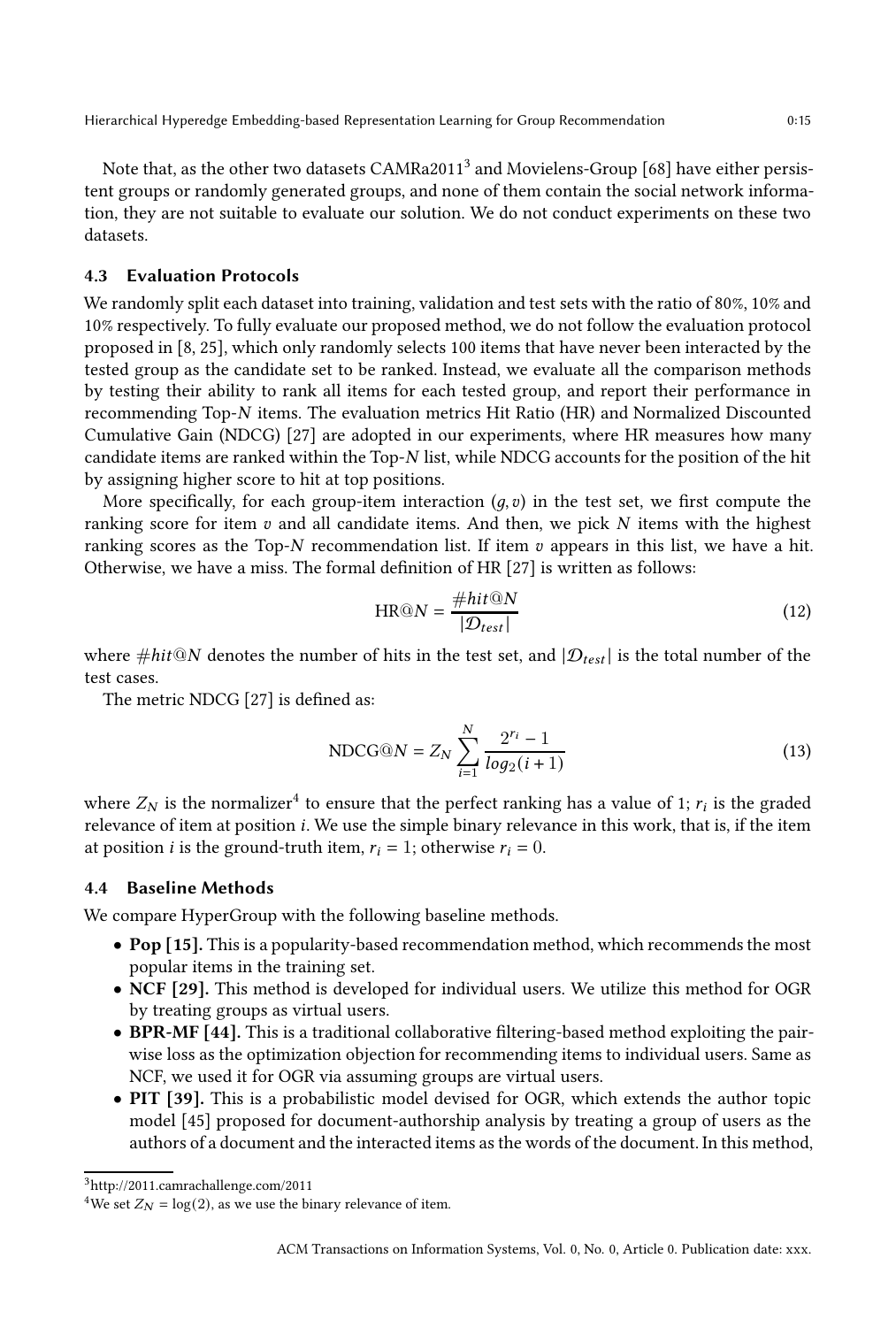a personal impact parameter is introduced to model the representativeness of each member to a group.

- COM [\[68](#page-26-8)]. This is another topic model-based approach proposed for OGR, but different from PIT that only considers group members' own topic preferences to select items, it considers both members' topic-dependent influences and group behaviors.
- AGREE [\[8](#page-24-2)]. This is the first work that employs a neural attention network to learn the dynamic aggregation strategy for OGR.
- SIGR [\[65](#page-26-5)]. This work develops a deep social influence learning framework to exploit both global and local social network structures to learn the social influence or weight of each group member in the group decision making. This is the first work to focus on the data sparsity issues of OGR.
- GroupSA [\[25](#page-25-2)]. This is the state-of-the-art group recommendation method proposed for OGR, where the self-attention mechanism is utilized to learn the group preference aggregation strategies.
- GroupIM [\[49\]](#page-25-12). This is another state-of-the-art group recommendation method developed for OGR, which leverages two data-driven strategies to investigate the preference covariance across individuals in the same group and the contextual relevance of users' individual preferences to each group. However, the captured preference covariance is different from our group-level similarity, which refers to the overlapping relationship among groups and can enhance groups' preferences via exploiting groups that have common group members with them.

#### 4.5 Implementation Details

We implement HyperGroup based on Pytorch accelerated by NVIDIA RTX 2080 Ti GPU. In experiments, we first initialize the parameters using the Glorot initialization method [\[20\]](#page-24-22), and then use the Adam optimizer [\[35](#page-25-25)] to optimize our loss function, where the mini-batch size is set to 256, and the initial learning rate is set to 0.0001. For hyper-parameters, the number of negative samples  $(N_x)$  per positive sample is searched within  $\{1, 2, 3, 4, 5\}$ ; the dimensions of the network features, the embeddings of user, group and item are all set to 128; the number of latent layers is set as  $K = 1$  for IPM and  $K = 2$  for HRL; the number of sampled neighbors (denoted as S) for IPM and HRL are both searched within  $\{1, 2, 3, 4, 5\}$ ; the hyper-parameter w that determines the importance of the residual connection is searched within [0.1-0.9] with a step size of 0.1. The details of tuning the hyper-parameters are shown in Section [6.2.](#page-21-0) To avoid over-fitting, the dropout regularization method [\[51\]](#page-26-19) with drop ratio 0.1 is utilized for both datasets. If not specified, all the reported experimental results of our methods are achieved with a Two-stage Training strategy.

For the settings of baseline methods, we tune the following hyper-parameters that are reported as important factors in their publications to obtain optimal performance, and let the others as the default setting (both datasets are applied): 1) For NCF, we set the learning rate = [0.0005, 0.0001, 0.00005], negative samples = 3, and dropout ratio =  $0.1$ . 2) For BPR-MF, we set the factor number = 30, and sampled triples =  $\sqrt{MaxUserID} \times 100.3$  For PIT and COM, we tune the number of topics and achieve the best result when topic number  $= 250$ . 4) For AGREE, we set the learning rate  $=$  $[0.005, 0.001, 0.0005]$ , and negative samples = 1. For fair comparisons, in all the ranking-based methods developed for OGR (i.e., AGREE, SIGR, and GroupSA), the number of negative samples per positive sample is set as 1 (as the setting in HyperGroup). 5) For SIGR, we set the importance controller  $\eta = 0.5$  and  $1/\rho_s^2$  $\sigma_S^2$  = 0.05. 6) For GroupSA, we set the self-attention layer as 2, the number of items (or users) utilized in the item aggregation (or social aggregation) as 4. 7) For GroupIM, we set the layer size  $= 64$ , and negative users sampled per group  $= 5$ .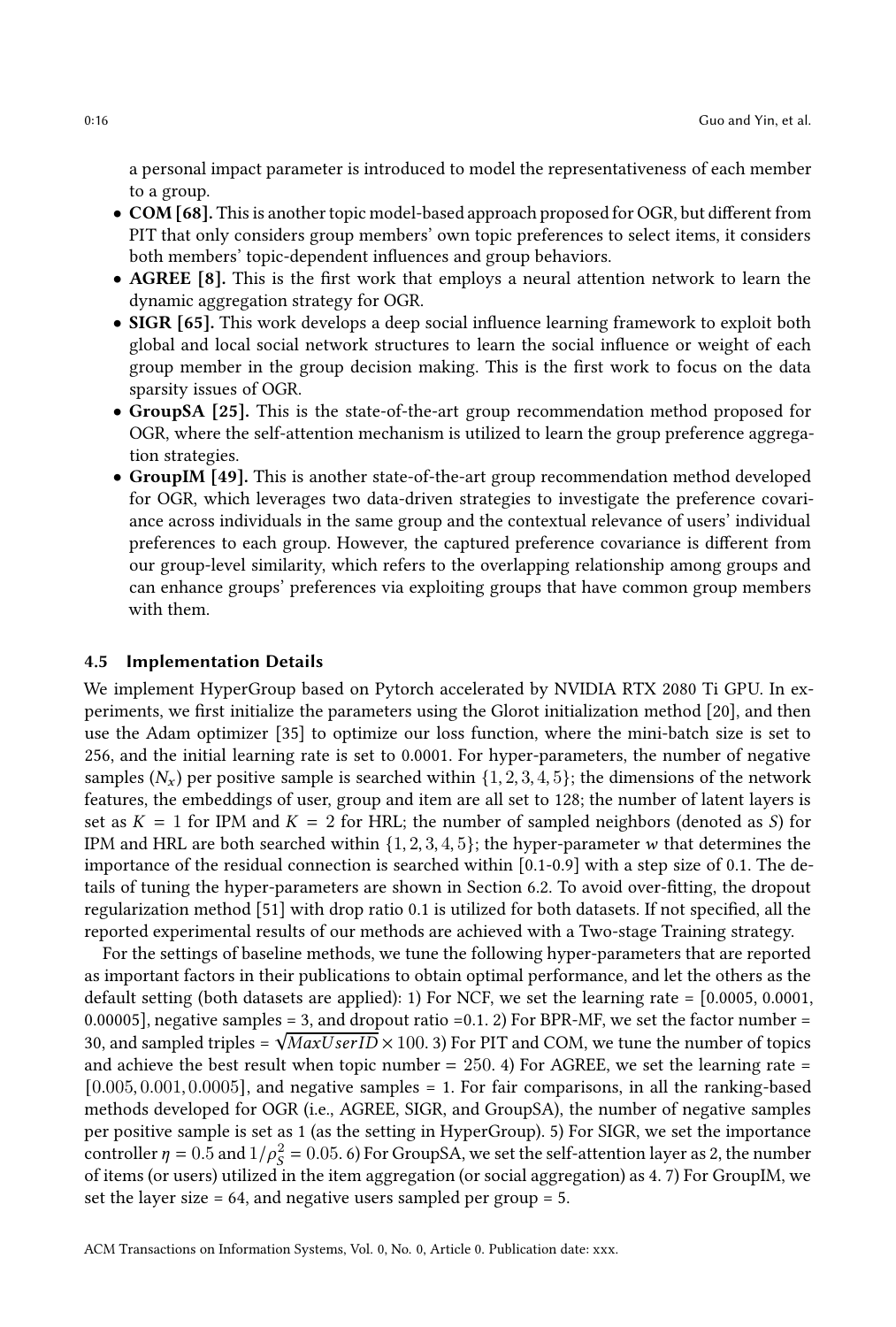<span id="page-16-1"></span>

Fig. 4. Top-N recommendation performance on individual users.

Note that, all the baselines are trained end-to-end and the neural network-based methods (i.e., NCF, AGREE, SIGR, GroupSA, GroupIM and HyperGroup) are optimized with no pre-training.

|               | Overall Performance Comparison |             |           |             |           |             |              |             |  |
|---------------|--------------------------------|-------------|-----------|-------------|-----------|-------------|--------------|-------------|--|
|               |                                |             | Yelp      |             |           |             | Douban-Event |             |  |
| Methods       |                                | $N=5$       |           | $N=10$      |           | $N=5$       |              | $N=10$      |  |
|               | HR                             | <b>NDCG</b> | <b>HR</b> | <b>NDCG</b> | <b>HR</b> | <b>NDCG</b> | <b>HR</b>    | <b>NDCG</b> |  |
| Pop           | 0.0117                         | 0.0076      | 0.0201    | 0.0103      | 0.0031    | 0.0017      | 0.0046       | 0.0022      |  |
| <b>NCF</b>    | 0.0110                         | 0.0074      | 0.0193    | 0.0100      | 0.0041    | 0.0024      | 0.0061       | 0.0030      |  |
| <b>BPR-MF</b> | 0.0026                         | 0.0056      | 0.0022    | 0.0078      | 0.0009    | 0.0017      | 0.0007       | 0.0023      |  |
| <b>PIT</b>    | 0.0128                         | 0.0076      | 0.0258    | 0.0117      | 0.0079    | 0.0043      | 0.0190       | 0.0075      |  |
| <b>COM</b>    | 0.0481                         | 0.0313      | 0.0812    | 0.0420      | 0.0103    | 0.0053      | 0.0214       | 0.0089      |  |
| <b>AGREE</b>  | 0.0569                         | 0.0389      | 0.0896    | 0.0495      | 0.0122    | 0.0073      | 0.0255       | 0.0116      |  |
| <b>SIGR</b>   | 0.1085                         | 0.0738      | 0.1499    | 0.0871      | 0.0200    | 0.0114      | 0.0345       | 0.0162      |  |
| GroupSA       | 0.1211                         | 0.0843      | 0.1680    | 0.0992      | 0.0212    | 0.0137      | 0.0382       | 0.0191      |  |
| GroupIM       | 0.1312                         | 0.1033      | 0.1493    | 0.1090      | 0.0511    | 0.0358      | 0.0669       | 0.0406      |  |
| HyperGroup    | 0.4827                         | 0.3973      | 0.5598    | 0.4223      | 0.0608    | 0.0406      | 0.0914       | 0.0505      |  |

<span id="page-16-0"></span>Table 2. Top-N Recommendation performance on Yelp and Douban-Event via evaluating on all items.

# 5 EXPERIMENTAL RESULTS (RQ1)

The comparison results with the baseline methods are shown in Table [2,](#page-16-0) from which we can observe that: 1) HyperGroup significantly outperforms all the baselines on the two datasets (all the improvements are statistically significant with  $p < 0.01$ ), which demonstrates the advantage of our hyperedge embedding-based solution. 2) NCF performs better than BPR-MF, but it can only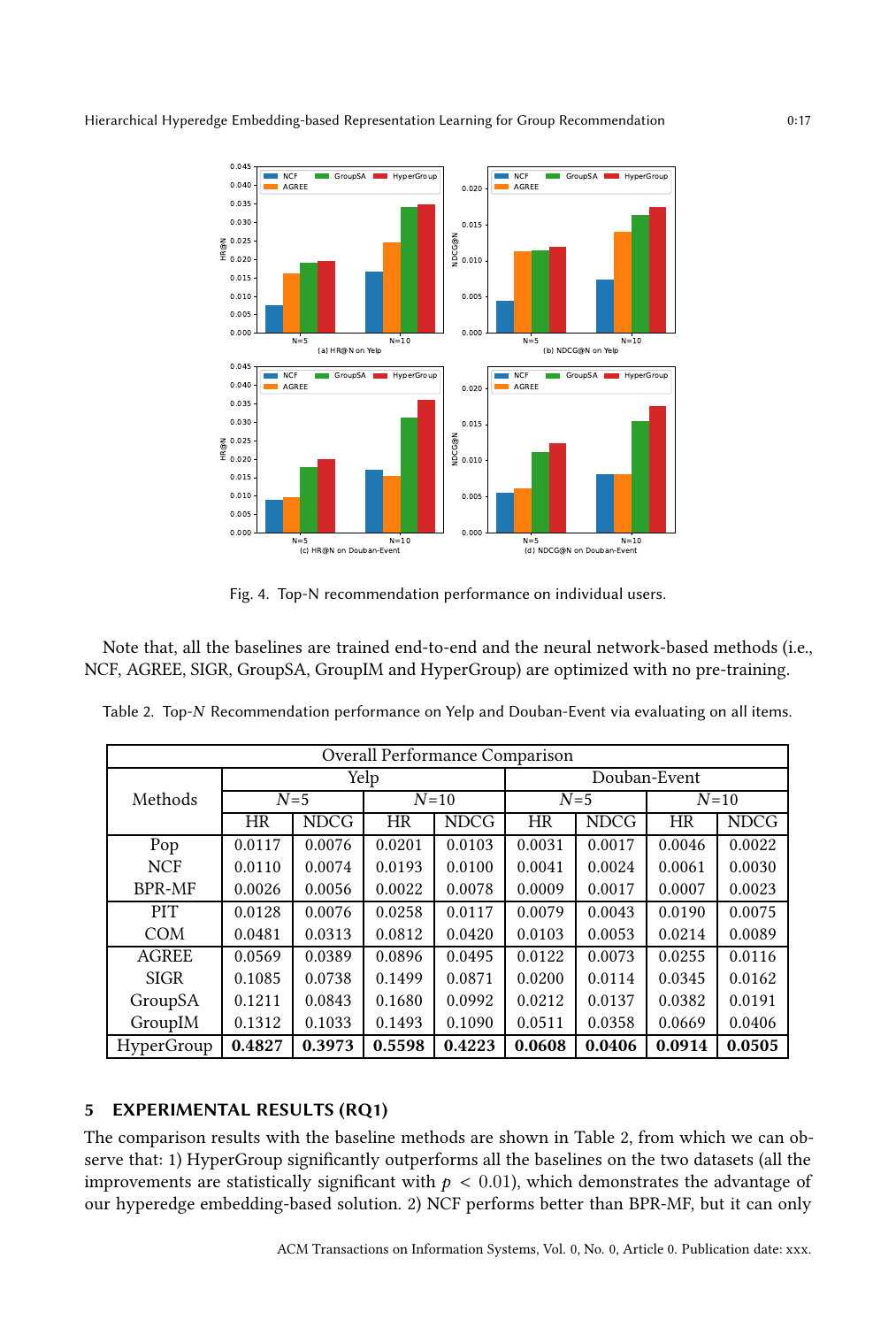get similar or even worse results than Pop. This is because in OGR, groups are formed occasionally, and the observed group-item interactions are extremely sparse. In our Yelp and Douban-Event datasets, the average numbers of interactions per group are 1.12 and 1.47, respectively. This data sparsity issue makes it infeasible to treat a group as a virtual user and learn a group's interests only from her historical group-item interaction data (i.e., NCF and BPR-MF). 3) The performance of group recommendation methods (PIT, COM, AGREE, SIGR, GroupSA and HyperGroup) developed for OGR achieves superior performance over the recommendation methods proposed for individual users (i.e., NCF and Pop). This again demonstrates the complexity of the occasional group recommendation process, and simply view groups as virtual users cannot get satisfactory results. 4) Neural network-based group recommendation methods (i.e., AGREE, SIGR, GroupSA, GroupIM and HyperGroup) outperform topic model-based methods (PIT and COM), indicating the capability of neural networks in capturing group members' behaviour patterns, which can lead to a more accurate recommendation result. COM outperforms PIT because groups in the two datasets are loosely organized and there may not exist a representative member to make item selections for a group. 5) The methods that consider user's social influence (HyperGroup, GroupSA and SIGR) achieve better results than other baselines, demonstrating the benefits brought by exploiting the social influence.

To investigate the recommendation performance of our method in ranking items for individual users, we further compare HyperGroup with baselines that can make recommendations for individuals (i.e., NCF, AGREE and GroupSA) on the user-item recommendation task. The experimental results are reported in Fig. [4,](#page-16-1) from which we can find that HyperGroup also achieves the best performance, demonstrating the effectiveness and advantage of GNN in learning the representations of individual users, as well as the joint training method to mutually enhance group recommendation and individual recommendation.

<span id="page-17-0"></span>

Fig. 5. Case studies: preference scores predicted by HyperGroup and GroupSA on Yelp.

Case Studies. Besides the above macro-level analysis, we also conduct case studies from a microlevel view via visualizing the rating scores for two randomly-chosen groups (A and B) from Yelp, which have interacted with items (#201, #202, #203, #204 and #205) and items (#40, #41, #42), respectively. To demonstrate the superiority of HyperGroup in predicting the preferences of groups to items, we compare it with the state-of-the-art group recommendation method GroupSA. The experimental results are shown in Fig. [5,](#page-17-0) from which we find that HyperGroup can make more accurate predictions than GroupSA, since for these ground-truth items, the predicted scores by HyperGroup are more close to the target value 1 than GroupSA. This result demonstrates the capability of HyperGroup in predicting groups' preferences and thus leads to a better recommendation result for occasional groups.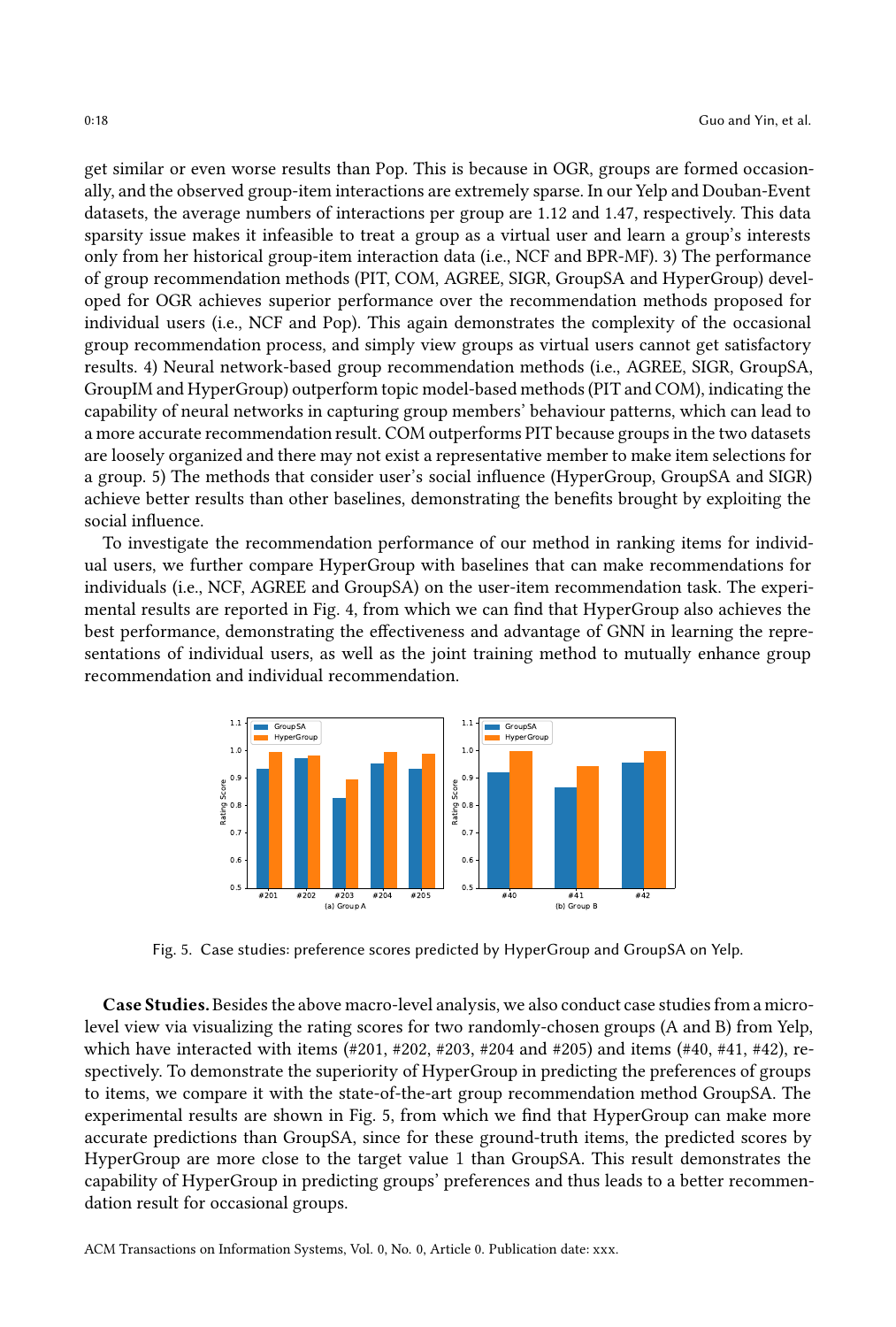<span id="page-18-0"></span>

| Importance of Components of HyperGroup |        |                 |        |              |           |             |           |             |
|----------------------------------------|--------|-----------------|--------|--------------|-----------|-------------|-----------|-------------|
|                                        | Yelp   |                 |        | Douban-Event |           |             |           |             |
| Methods                                |        | $N=10$<br>$N=5$ |        | $N=5$        |           | $N=10$      |           |             |
|                                        | HR     | <b>NDCG</b>     | HR     | <b>NDCG</b>  | <b>HR</b> | <b>NDCG</b> | <b>HR</b> | <b>NDCG</b> |
| <b>AGREE</b>                           | 0.0569 | 0.0389          | 0.0896 | 0.0495       | 0.0122    | 0.0073      | 0.0255    | 0.0116      |
| HGroup-SH                              | 0.2159 | 0.1651          | 0.2806 | 0.1860       | 0.0309    | 0.0225      | 0.0478    | 0.0280      |
| HGroup-S                               | 0.2679 | 0.2089          | 0.3354 | 0.2305       | 0.0384    | 0.0286      | 0.0545    | 0.0337      |
| HGroup-H                               | 0.3543 | 0.2764          | 0.4339 | 0.3021       | 0.0514    | 0.0340      | 0.0789    | 0.0429      |
| HyperGroup                             | 0.4827 | 0.3973          | 0.5598 | 0.4223       | 0.0608    | 0.0406      | 0.0914    | 0.0505      |

Table 3. Importance of components of HyperGroup.

Table 4. Importance of User-item Interaction Data.

<span id="page-18-1"></span>

| Importance of User-Item Interaction Data |           |             |        |        |              |             |        |             |
|------------------------------------------|-----------|-------------|--------|--------|--------------|-------------|--------|-------------|
|                                          | Yelp      |             |        |        | Douban-Event |             |        |             |
| Methods                                  |           | $N=5$       | $N=10$ |        | $N=5$        |             | $N=10$ |             |
|                                          | <b>HR</b> | <b>NDCG</b> | HR     | NDCG.  | <b>HR</b>    | <b>NDCG</b> | HR     | <b>NDCG</b> |
| <b>NCF</b>                               | 0.0110    | 0.0074      | 0.0193 | 0.0100 | 0.0041       | 0.0024      | 0.0061 | 0.0030      |
| HGroup-U                                 | 0.0123    | 0.0081      | 0.0201 | 0.0106 | 0.0031       | 0.0019      | 0.0054 | 0.0026      |
| HyperGroup                               | 0.4827    | 0.3973      | 0.5598 | 0.4223 | 0.0608       | 0.0406      | 0.0914 | 0.0505      |

# 6 MODEL ANALYSIS

In this section, we first conduct ablation studies to investigate the impact of model components and hyper-parameters to HyperGroup. Then, the training efficiency of HyperGroup is further investigated.

# 6.1 Importance of Components (RQ2)

To investigate the importance of IPM and HRL, we first compare HyperGroup with its three variants:

- HGroup-SH. This is a simplified version of HyperGroup that replaces both the IPM and HRL components with more basic components. Specifically, it uses only a basic matrix factorization model without consideration of the social network information to learn individual preferences of group members, and then employs a vanilla attention-based preference aggregation strategy to learn groups' preferences. This is to study the effectiveness of these two components.
- HGroup-S. This is another variant of HyperGroup that removes the IPM component, that is, excluding the GNN-based individual preference learning mechanism from HyperGroup, and utilizes a basic matrix factorization model to learn users' personal preferences. This is to validate the importance of leveraging friends' preferences to enhance the individual's preference learning.
- HGroup-H. This variant removes the HRL component from HyperGroup, and utilizes an average aggregation-based strategy to learn the groups' representations by averaging the personal preferences of group members. This is to evaluate the effect of our hyperedge embedding-based group preference learning mechanism.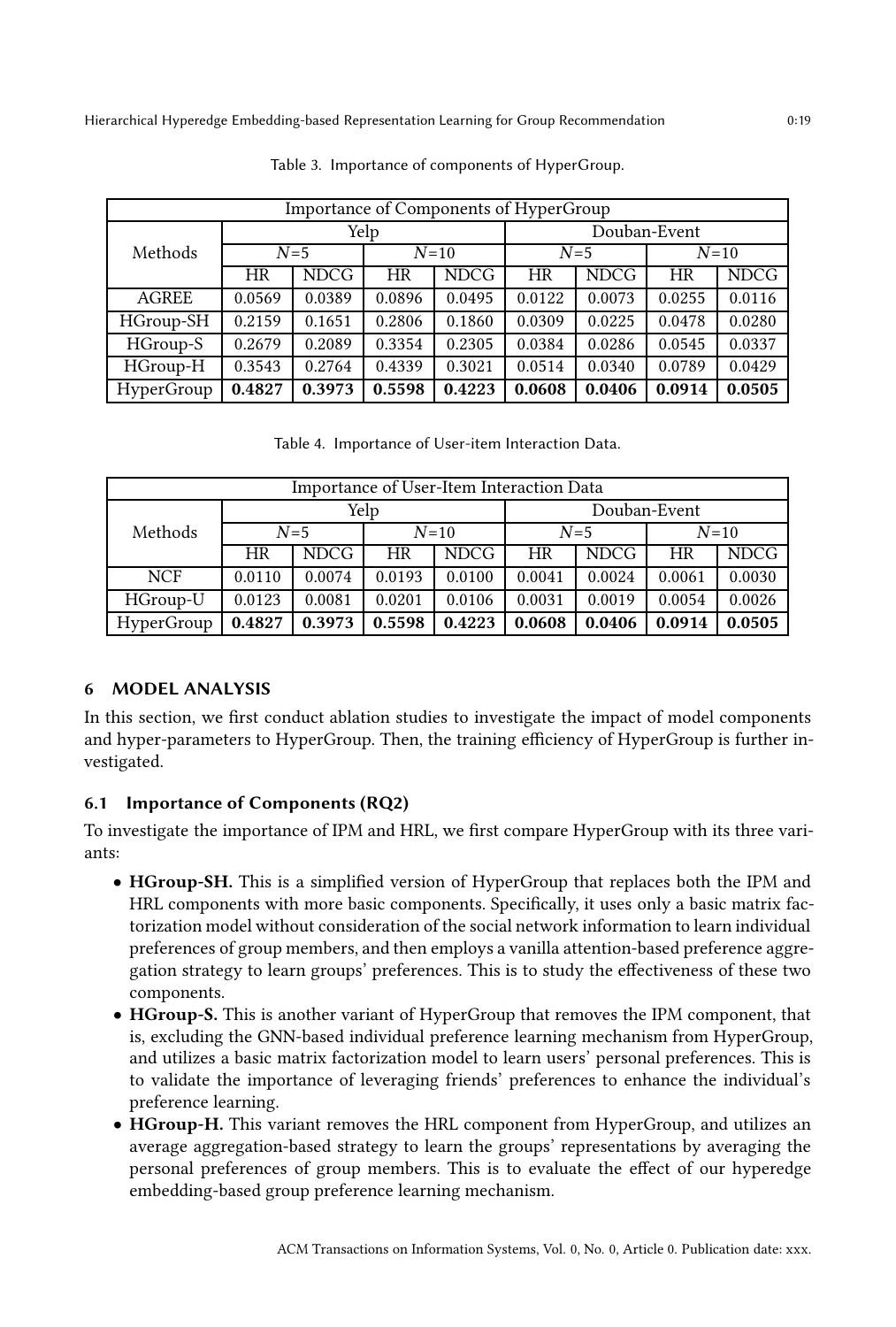6.1.1 Importance of IPM. To evaluate our individual preference learning component, we compare HyperGroup with HGroup-SH and HGroup-S. The experimental results are reported in Table [3,](#page-18-0) from which we have the following observations: (1) HyperGroup significantly outperforms HGroup-SH and HGroup-S on both datasets, indicating the importance of the IPM and HRL components, and only considering one of them alone cannot get better results than combing them together. (2) HyperGroup performs better than HGroup-S, demonstrating the benefit of exploiting the social interests to alleviate the data sparsity of user-item interactions and the effectiveness of our GNN-based learning paradigm. This result also demonstrates that IPM is able to provide solid foundations for further learning group representations via hyperedge embedding techniques. (3) From Table [3,](#page-18-0) we also notice that all our variants of HyperGroup perform better than AGREE which only utilizes the attention mechanism to make group recommendation. This result demonstrates the effectiveness of our HyperGroup solution and the importance of exploiting social connections to alleviate the sparsity issue of users' interaction data as well as the benefit of investigating group similarity to enhance groups' preference learning.

6.1.2 Importance of HRL. To validate our HRL component, we further conduct another ablation study by comparing HyperGroup with HGroup-H. From the experimental results shown in Table [3,](#page-18-0) we can observe that: (1) HyperGroup outperforms HGroup-H demonstrating the power of our hierarchical neural network and the effectiveness of learning group representations by treating groups as hyperedges in a hypergraph. That is, modeling the group similarity in terms of common group members is helpful for learning a better group representation and thus leads to a better group recommendation. (2) We also notice that there is a bigger gap between HyperGroup and HGroup-S than that between HyperGroup and HGroup-H, which indicates that without effective individual preferences, we can only get sub-optimal group representations, and accurate personal preferences of group members can provide foundations for learning effective group representations.

6.1.3 Importance of the User-item Interactions. To validate the importance of integrating useritem interaction data to enhance the group preference learning process, we conduct experiments to compare HyperGroup with NCF and HGroup-U:

• HGroup-U. This is a variant of HyperGroup that does not integrate the user-item interaction data and only utilizes the group-item interaction data to train the model.

The experimental results are reported in Table [4.](#page-18-1) From the results we have the following observations: (1) HyperGroup consistently and significantly outperforms HGroup-U in both datasets, which validates the usefulness of user-item interaction data in enhancing the training of our group recommendation model, that is, leveraging the learned user and item representations from useritem interactions to provide solid foundations for group preference learning. (2) HGroup-U outperforms NCF, which demonstrates the capability of our method in learning group preferences, that is, the advantage of the GNN-based hyperedge embedding method. This result also demonstrates the importance of exploiting the group similarity in group representation learning. But we also notice that without the help of user-item interactions, the performance of HGroup-U has a big gap with HyperGroup, due to the extreme sparsity of group-item interaction data.

6.1.4 Comparison of Different Model Optimization Approaches. To evaluate the performance of our proposed model optimization strategies on heterogeneous data, we compare the following four model optimization strategies:

- Group-ST. This is the single training strategy that optimizes HyperGroup only on the groupitem interactions, which is also known as HGroup-U.
- Group-G. This is the strategy that optimizes HyperGroup via only considering the user-item loss.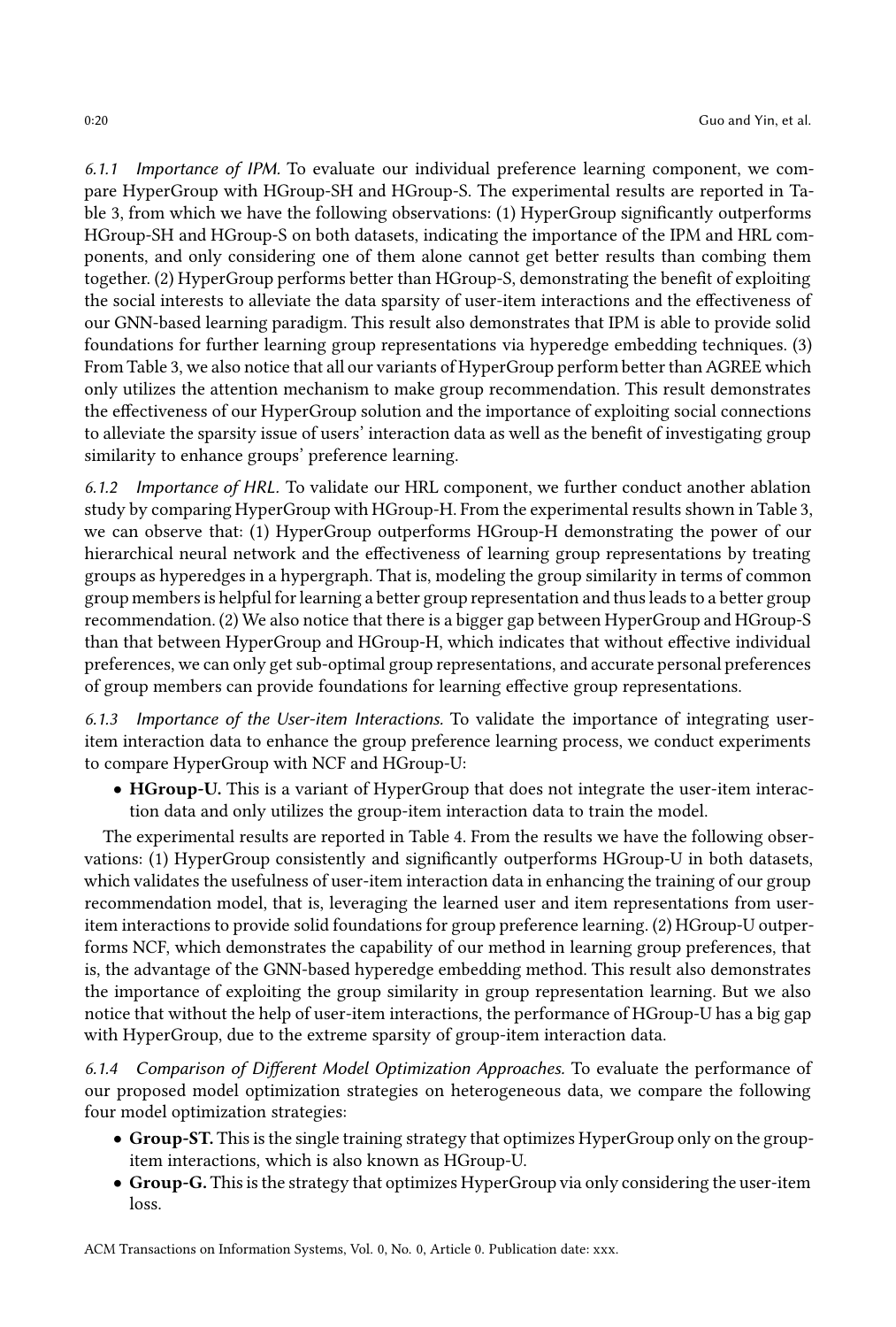<span id="page-20-0"></span>

<span id="page-20-1"></span>Fig. 6. Comparison of different model optimization approaches.

|                | HR@5   | NDCG@5 | HR@10  | NDCG@10 |
|----------------|--------|--------|--------|---------|
|                | 0.4339 | 0.3531 | 0.5160 | 0.3796  |
| $\overline{2}$ | 0.4459 | 0.3612 | 0.5203 | 0.3853  |
| 3              | 0.4452 | 0.3670 | 0.5314 | 0.3950  |
|                | 0.4827 | 0.3973 | 0.5598 | 0.4223  |
|                | 0.4734 | 0.3873 | 0.5517 | 0.4126  |

Table 5. Impact of parameter  $S$ .

|  | Table 6. Impact of parameter $N_x$ . |  |
|--|--------------------------------------|--|
|--|--------------------------------------|--|

<span id="page-20-2"></span>

| $N_{r}$ | HR@5   | NDCG@5 | HR@10  | NDCG@10 |
|---------|--------|--------|--------|---------|
|         | 0.4827 | 0.3973 | 0.5598 | 0.4223  |
| 2       | 0.5582 | 0.4797 | 0.6254 | 0.5017  |
| 3       | 0.5862 | 0.4963 | 0.6600 | 0.5201  |
| 4       | 0.5845 | 0.5030 | 0.6440 | 0.5223  |
| 5       | 0.5842 | 0.4866 | 0.6594 | 0.5110  |

- Group-TST. This strategy integrates the user-item interactions and group-item interactions via a two-stage training method (as shown in Section [3.5\)](#page-10-1).
- Group-JT. This is another optimization method that integrates the user-item interaction data via jointly training the group-item and user-item recommendation task simultaneously (as shown in Section [3.5\)](#page-10-1).

From the experimental results reported in Fig. [6](#page-20-0) we can observe that: (1) All joint training methods (i.e., Group-TST and Group-JT) significantly outperform the single training methods Group-ST and Group-G, demonstrating the significance of leveraging the user-item interaction data for training HyperGroup, and the ability of our joint model optimization method in addressing the heterogeneous data (i.e., the mixture of user-item and group-item interaction data). (2) Group-TST performs better than Group-JT, demonstrating the two-stage training method is more suitable to optimize our hierarchical group recommendation model, which first learns the embeddings of individual users in the lower layer of HyperGroup and then based on that learns group embeddings in the higher layer of our model.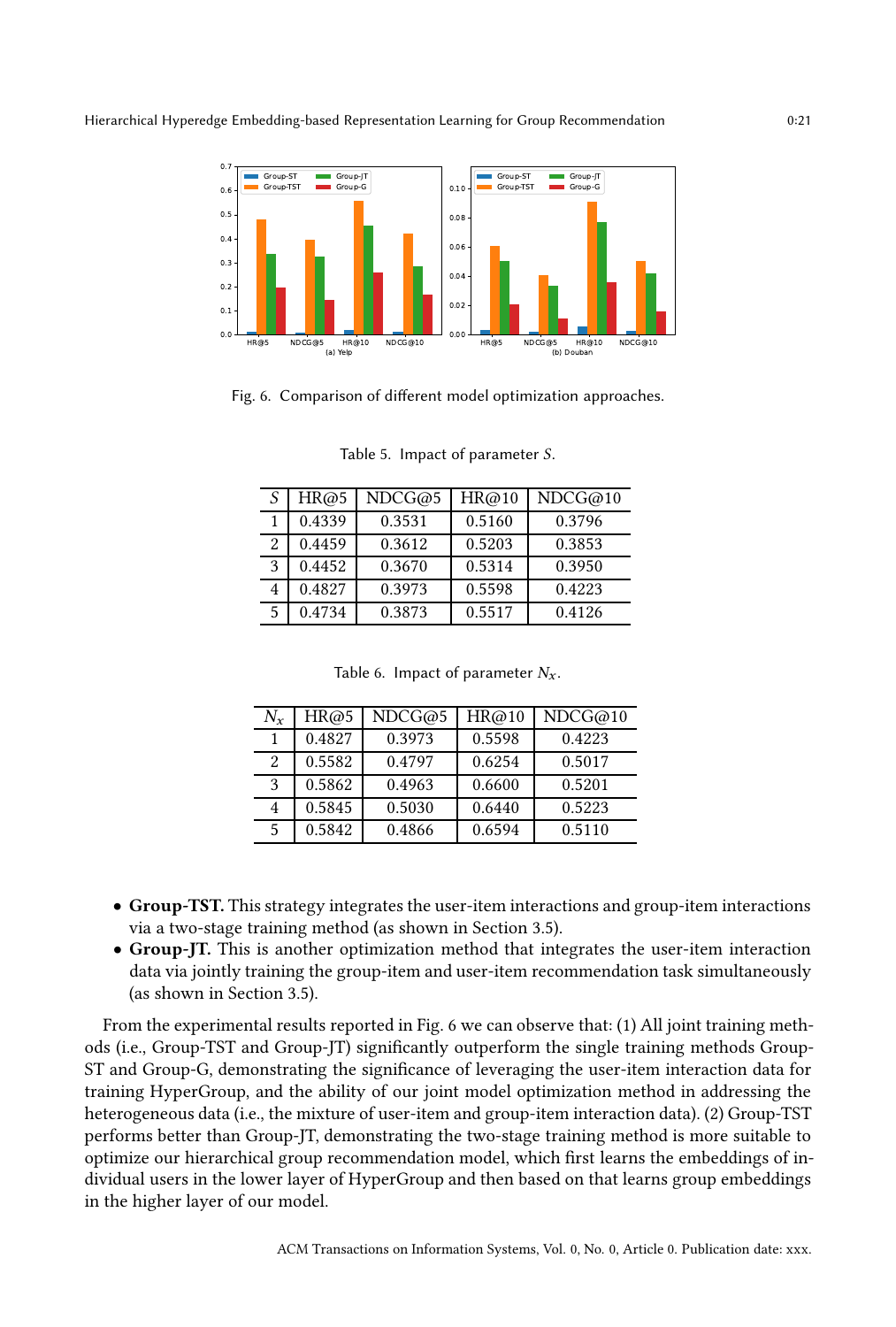<span id="page-21-1"></span>

| $\boldsymbol{w}$ | HR@5   | NDCG@5 | HR@10  | NDCG@10 |
|------------------|--------|--------|--------|---------|
| 0.1              | 0.4452 | 0.3670 | 0.5314 | 0.3950  |
| 0.3              | 0.4736 | 0.3870 | 0.5505 | 0.4119  |
| 0.5              | 0.4827 | 0.3973 | 0.5598 | 0.4223  |
| 0.7              | 0.4554 | 0.3754 | 0.5307 | 0.3998  |
| 0.9              | 0.4541 | 0.3682 | 0.5323 | 0.3936  |

Table 7. Impact of parameter  $w$ .

Table 8. Impact of Different Group Sizes (denoted by  $l$ ).

<span id="page-21-2"></span>

|           | HR@5   | NDCG@5 | HR@10  | NDCG@10 |
|-----------|--------|--------|--------|---------|
| l < 3     | 0.4709 | 0.3779 | 0.5467 | 0.4023  |
| 3 < l < 7 | 0.5529 | 0.4848 | 0.6020 | 0.5007  |
|           | 0.4580 | 0.3770 | 0.5526 | 0.4073  |

<span id="page-21-3"></span>Table 9. Top-N Recommendation Performance on Yelp ( $\tau$  denotes the number of items visited by groups).

|            |                        |        |        | HR@5   NDCG@5   HR@10   NDCG@10 |
|------------|------------------------|--------|--------|---------------------------------|
|            | $\tau \leq 3$   0.4668 | 0.3633 | 0.5576 | 0.3927                          |
| $\tau > 3$ | 0.4936                 | 0.4164 | 0.5684 | 0.4408                          |

# <span id="page-21-0"></span>6.2 Impact of Hyper-parameters (RQ3)

Tables [5-](#page-20-1)[7](#page-21-1) present the experimental results on tuning the hyper-parameters of HyperGroup. Due to similar results are achieved on Douban-event, only the results on Yelp are reported.

6.2.1 Impact of S. The hyper-parameter S refers to the number of neighbors sampled at each layer. A higher value of  $S$  indicates that there are more neighbors of users or groups that are aggregated in the corresponding aggregation functions. The recommendation performance with respect to  $S$  is shown in Table [5](#page-20-1) (same values of  $S$  for both components are utilized in this result), from which we find diminishing returns for sampling large neighbors, and when the number of sampled neighbors surpass a certain value, the recommendation performance will even deteriorate, since more unrelated users or groups are considered. Moreover, we also notice that large sampled neighbors significantly increase the running time. To strike a balance between running time and performance, we set  $S = 4$  for both IPM and HRL components of HyperGroup on two datasets.

6.2.2 Impact of  $N_x$ . We investigate the performance of HyperGroup with respect to different values of  $N_x$ , which denotes the number of negative samples utilized for per positive sample. As the results shown in Table [6,](#page-20-2) there is a high variance induced by the number of sampled negative examples. From this result, we can find that generating more negative samples for per positive sample is helpful to obtain a more accurate recommendation model. The best performance of our method is achieved when  $N_x = 4$ . This result also indicates that very few negative samples can already lead to satisfactory results. In experiments, we set  $N_x = 1$  on both Yelp and Douban-Event as in [\[25](#page-25-2)] to make our results comparable with them.

6.2.3 Impact of w. To explore the impact of the residual connection (i.e., the hyper-parameter  $w$ in Eq.[\(5\)](#page-10-2)), we further conduct experiments by varying the values of  $w$ , which plays a role control the contributions of the two types of group representations. The experimental results are shown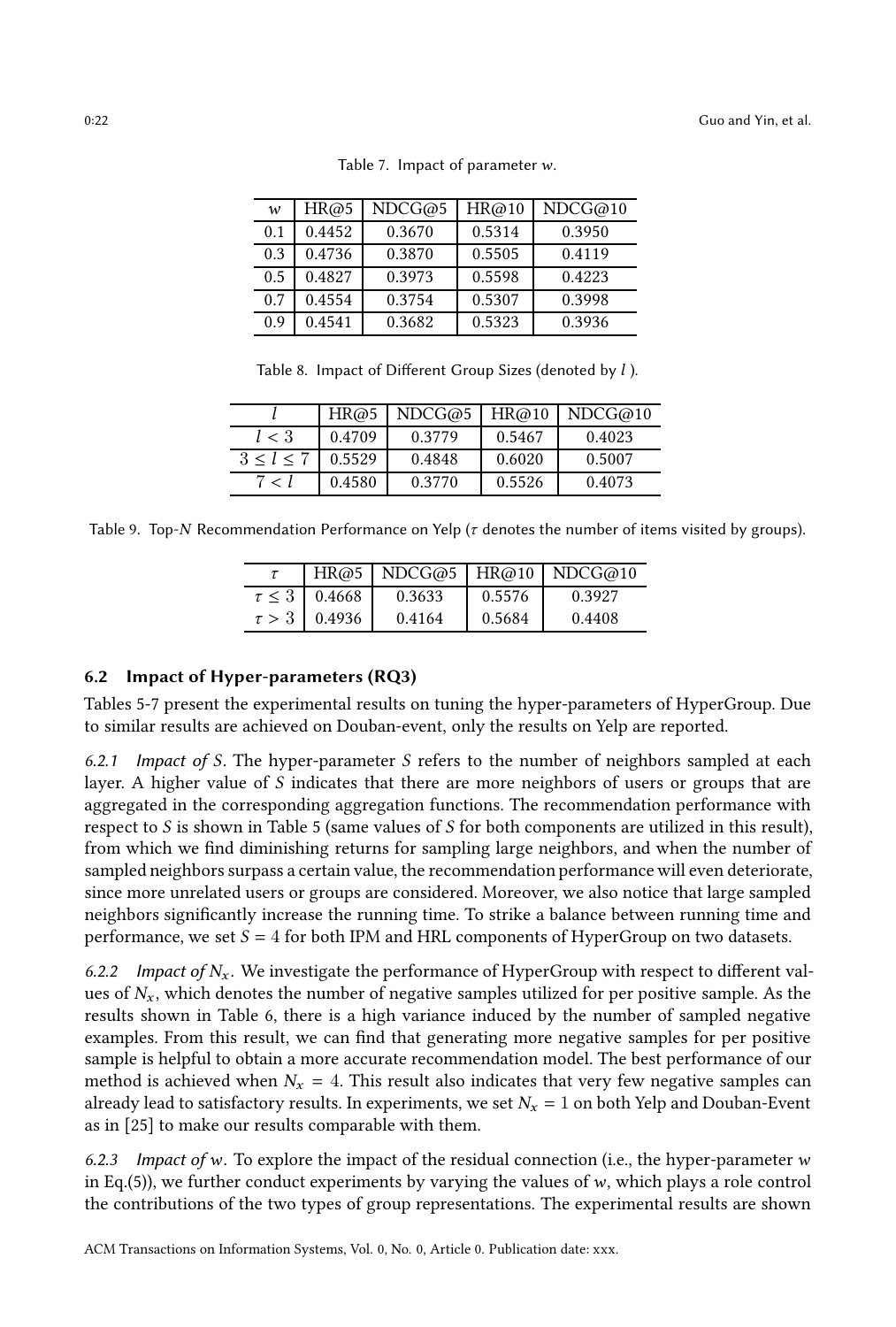<span id="page-22-0"></span>

Fig. 7. Training loss of HyperGroup w.r.t the number of iterations on Yelp and Douban-Event.

in Table [7.](#page-21-1) The best performance is achieved at  $w = 0.5$  on Yelp, and  $w = 0.3$  on Douban-Event, from which we can observe that if we pay less attention to the individual preferences, we cannot get a better group representation, since the group preference learning takes the preferences of individual group members as foundations.

6.2.4 Impact of  $l$ . To study the performance of our method on groups with different sizes, we evaluate HyperGroup by splitting groups in the testing data into three bins based on their size, that is, small  $(l < 3)$ , medium  $(3 \le l \le 7)$  and large  $(l > 7)$ . The experimental results are reported in Table [8,](#page-21-2) which indicate that HyperGroup is more suitable to make recommendations for medium groups. The best result is achieved on the medium group bin (i.e.,  $3 \le l \le 7$ ). The main reason behind this result is that in a small group we do not have enough group-user interactions to explore the group-level similarities, and in a large group, the group members are more difficult to reach consensus due to the personal interests of individuals.

6.2.5 Impact of  $\tau$ . To test our model's performance on different levels of item interaction sparsity (cold-start vs. popular items), we conduct experiments on items with different activity levels on Yelp, where group-item interactions in the test data are split into two bins based on item activity, that is, interactions with cold-start items ( $\tau \leq 3$ ) and interactions with popular items ( $\tau > 3$ ). The experimental results are reported in Table [9,](#page-21-3) from which we can observe that HyperGroup achieves expected performance on popular items. But we also find that HyperGroup achieves comparable results on cold-start items, which demonstrates the importance of group members' individual preferences and social interests in recommending items to occasional groups, as well as the effectiveness of our hierarchical hyperedge embedding-based solution.

6.2.6 Convergence. To demonstrate the rationality of our learning scheme, we report the value of training loss along with each iteration using the optimal parameter setting in Fig. [7.](#page-22-0) From this result, we can observe that with the increasing number of iterations the training loss of HyperGroup gradually decreases on both datasets. On Yelp HyperGroup converges fast in the first 20 iterations, and reaches its optimal results around the 30th iteration, while on Douban-Event it achieves its best performance around the 10th iteration. This result indicates the rationality of our training strategy.

We also explore the impact of different feature generation methods utilized in the IPM component (i.e., the features denoted by  $x_u$ ), but the results achieved by different initialization strategies for embedding features are very close after the HyperGroup model is fully trained. Hence, we do not report these results.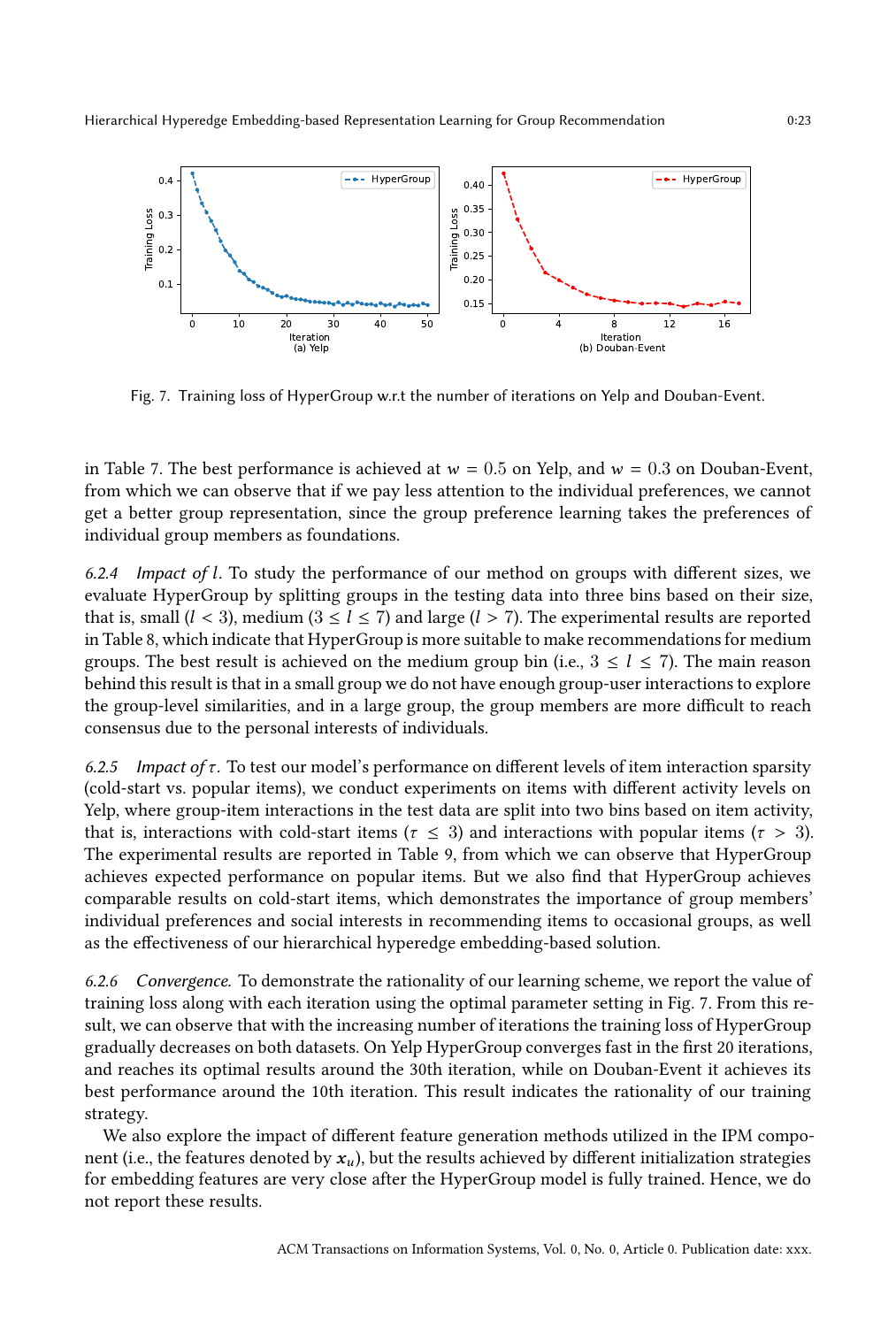<span id="page-23-0"></span>

Fig. 8. Training time of HyperGroup with different data sizes.

# 6.3 Training Efficiency and Scalability (RQ4)

To investigate the practicality of our recommendation method in real-world applications, we validate the training efficiency and scalability of HyperGroup via measuring the time cost for the model training with different proportions of the training data (Yelp and Douban-Event). That is, we vary the ratios of the training data in  $\{0.2, 0.4, 0.6, 0.8, 1.0\}$ , and then report the corresponding training time in Fig. [8.](#page-23-0) The experimental results of HyperGroup are obtained with all the hyperparameters are fixed. To make our results comparable, the expected ideal training time that is linearly associated with the number of training samples is also reported in Fig. [8.](#page-23-0) From the experimental results, we can observe that when the ratio of the training data gradually increases from 0.2 to 1.0, the time cost for training HyperGroup on Yelp grows from  $0.09 \times 10^3$  seconds to  $0.535 \times 10^3$ seconds and it grows from  $0.106 \times 10^3$  seconds to  $0.617 \times 10^3$  seconds on Douban-Event. The overall trend on these two datasets shows that the dependency of times cost for training HyperGroup on the data scale is approximately linear. This result provides us positive evidence to answer RQ4, that is, HyperGroup is scalable to large scale datasets.

### 7 CONCLUSIONS

In this work, we investigated the OGR problem, and proposed a hierarchical GNN-based group recommender HyperGroup to learn the group preference via the hyperedge embedding technique based on the learned individual preferences of group members. In this way, our method not only can model the individual-level preferences, but also the group-level communications. Specifically, to alleviate the sparsity issue of user-item interactions, we first learned group members' personal preferences by leveraging their social interests to provide solid foundations for group representation learning. Then, to enhance the group representations by leveraging the group similarity, we connected all groups as a hypergraph, and proposed a hyperedge embedding method to solve the OGR problem in the higher-layer of our network. Finally, to leverage the user-item interactions to further accelerate the training process of the group-item recommendation task, two joint optimization strategies were developed. To validate the effectiveness of our HyperGroup, we conducted extensive experiments on two real-world datasets that are proposed for OGR task. The experimental results demonstrated the superiority of our hierarchical hyperedge embedding-based solution in making recommendations for occasional groups.

Besides the Yelp and Douban-Event datasets, our method can also be applied to other real-world settings, such as the users who attend an academic conference or the friends that meet at social events. As in the above cases where groups are formed occasionally, there are no historical group activities. Recommending items (such as trips or restaurants) to these kinds of groups falls into the OGR scenario, where our HyperGroup method can be applied. That is, first learning the interests of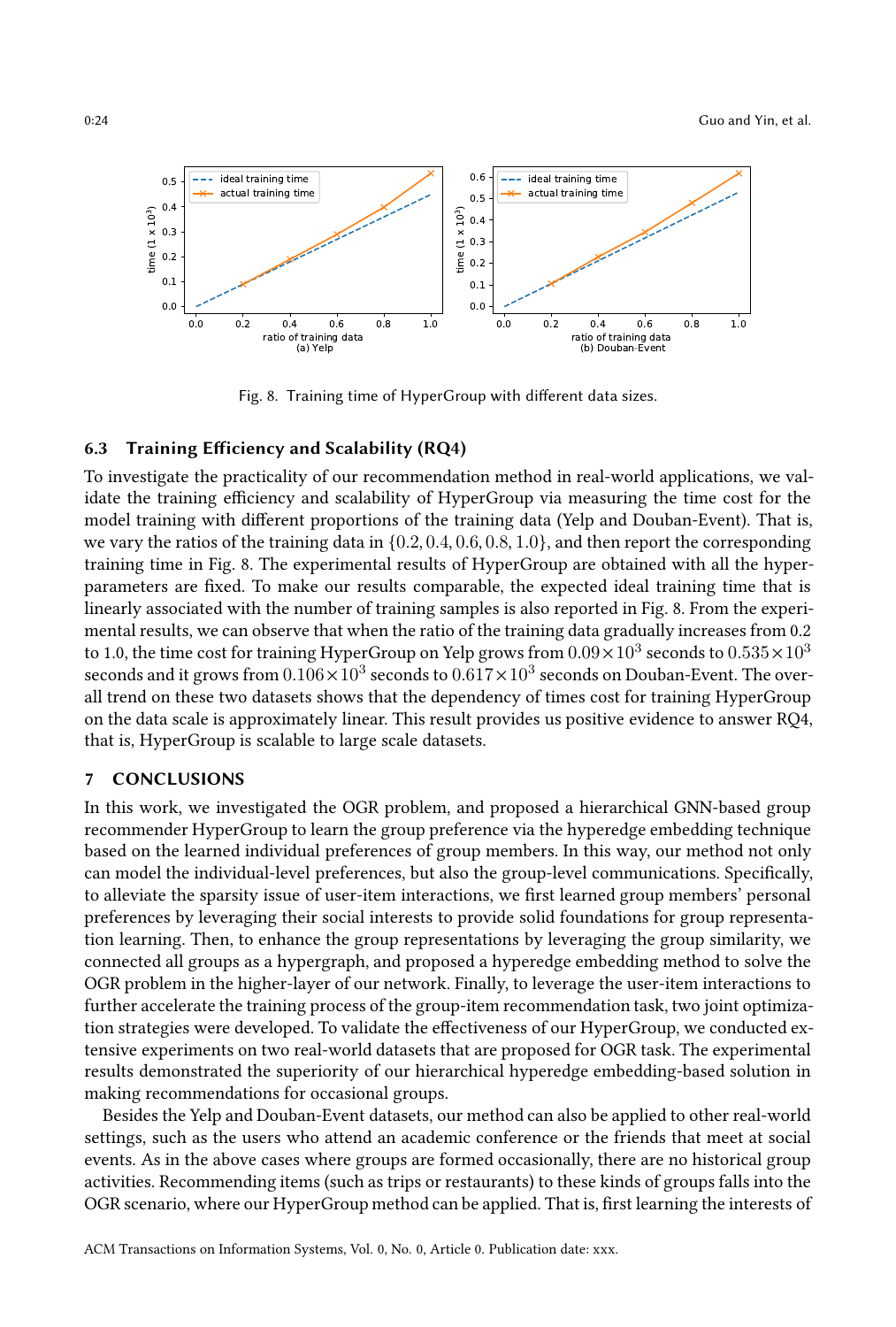individual users by leveraging their social connections, and then inferring groups' representations via the overlapping relationship among them.

# ACKNOWLEDGMENTS

This work was supported by National Natural Science Foundation of China (No. 61602282), ARC Discovery Project (No. DP190101985) and China Postdoctoral Science Foundation (No. 2016M602181).

#### REFERENCES

- <span id="page-24-5"></span>[1] Sihem Amer-Yahia, Senjuti Basu Roy, Ashish Chawlat, Gautam Das, and Cong Yu. 2009. Group recommendation: Semantics and efficiency. International Conference on Very Large Data Bases 2, 1 (2009), 754-765.
- <span id="page-24-18"></span>[2] Song Bai, Feihu Zhang, and Philip H. S. Torr. 2019. Hypergraph Convolution and Hypergraph Attention. arXiv[:1901.08150](https://arxiv.org/abs/1901.08150) [cs.LG]
- <span id="page-24-20"></span>[3] Yunsheng Bai, Hao Ding, Yang Qiao, Agustin Marinovic, Ken Gu, Ting Chen, Yizhou Sun, and Wei Wang. 2019. Unsupervised Inductive Graph-Level Representation Learning via Graph-Graph Proximity. arXiv[:1904.01098](https://arxiv.org/abs/1904.01098) [cs.LG]
- <span id="page-24-4"></span>[4] Linas Baltrunas, Tadas Makcinskas, and Francesco Ricci. 2010. Group recommendations with rank aggregation and collaborative filtering. In ACM Conference on Recommender Systems. 119–126.
- <span id="page-24-10"></span>[5] Y. Bengio, A. Courville, and P. Vincent. 2013. Representation Learning: A Review and New Perspectives. IEEE Transactions on Pattern Analysis and Machine Intelligence 35, 8 (2013), 1798–1828.
- <span id="page-24-19"></span>[6] Claude Berge. 1984. Hypergraphs: combinatorics of finite sets. Vol. 45. Elsevier.
- <span id="page-24-6"></span>[7] Shlomo Berkovsky and Jill Freyne. 2010. Group-based recipe recommendations: analysis of data aggregation strategies. In ACM Conference on Recommender Systems. 111–118.
- <span id="page-24-2"></span>[8] Da Cao, Xiangnan He, Lianhai Miao, Yahui An, Chao Yang, and Richang Hong. 2018. Attentive group recommendation. In ACM SIGIR Conference on Research and Development in Information Retrieval. 645–654.
- <span id="page-24-1"></span>[9] D. Cao, X. He, L. Miao, G. Xiao, H. Chen, and J. Xu. 2019. Social-Enhanced Attentive Group Recommendation. IEEE Transactions on Knowledge and Data Engineering (2019), 1–1.
- <span id="page-24-14"></span>[10] H. Chen, H. Yin, T. Chen, W. Wang, X. Li, and X. Hu. 2020. Social Boosted Recommendation with Folded Bipartite Network Embedding. IEEE Transactions on Knowledge and Data Engineering (2020), 1–1.
- <span id="page-24-3"></span>[11] Tong Chen, Hongzhi Yin, Hongxu Chen, Rui Yan, Quoc Viet Hung Nguyen, and Xue Li. 2019. Air: Attentional intention-aware recommender systems. In 2019 IEEE 35th International Conference on Data Engineering (ICDE). IEEE, 304–315.
- <span id="page-24-8"></span>[12] Wanyu Chen, Pengjie Ren, Fei Cai, and Maarten de Rijke. 2019. Improving End-to-End Sequential Recommendations with Intent-aware Diversification. arXiv[:1908.10171](https://arxiv.org/abs/1908.10171) [cs.IR]
- <span id="page-24-7"></span>[13] Yen-Liang Chen, Li-Chen Cheng, and Ching-Nan Chuang. 2008. A Group Recommendation System with Consideration of Interactions among Group Members. Expert Syst. Appl. 34, 3 (2008), 2082-2090.
- <span id="page-24-9"></span>[14] Zhiyong Cheng, Xiaojun Chang, Lei Zhu, Rose Catherine Kanjirathinkal, and Mohan S. Kankanhalli. 2019. MMALFM: Explainable Recommendation by Leveraging Reviews and Images. ACM Trans. Inf. Syst. 37, 2 (2019), 16:1–16:28.
- <span id="page-24-21"></span>[15] Paolo Cremonesi, Yehuda Koren, and Roberto Turrin. 2010. Performance of recommender algorithms on top-n recommendation tasks. In ACM Conference on Recommender Systems. 39–46.
- <span id="page-24-11"></span>[16] Andrew Crossen, Jay Budzik, and Kristian J Hammond. 2002. Flytrap: intelligent group music recommendation. In International conference on Intelligent user interfaces. 184–185.
- <span id="page-24-12"></span>[17] Toon De Pessemier, Simon Dooms, and Luc Martens. 2014. Comparison of group recommendation algorithms. Multimedia tools and applications 72, 3 (2014), 2497–2541.
- <span id="page-24-15"></span>[18] Wenqi Fan, Yao Ma, Qing Li, Yuan He, Eric Zhao, Jiliang Tang, and Dawei Yin. 2019. Graph neural networks for social recommendation. In The World Wide Web Conference. 417–426.
- <span id="page-24-0"></span>[19] Li Gao, Jia Wu, Zhi Qiao, Chuan Zhou, Hong Yang, and Yue Hu. 2016. Collaborative social group influence for event recommendation. In ACM Conference on Information and Knowledge Management. 1941–1944.
- <span id="page-24-22"></span>[20] Xavier Glorot and Yoshua Bengio. 2010. Understanding the difficulty of training deep feedforward neural networks. In International Conference on Artificial Intelligence and Statistics. 249–256.
- <span id="page-24-13"></span>[21] Jagadeesh Gorla, Neal Lathia, Stephen Robertson, and Jun Wang. 2013. Probabilistic group recommendation via information matching. In The World Wide Web Conference. 495–504.
- <span id="page-24-17"></span>[22] Aditya Grover and Jure Leskovec. 2016. node2vec: Scalable feature learning for networks. In ACM SIGKDD International Conference on Knowledge Discovery & Data Mining. 855–864.
- <span id="page-24-16"></span>[23] Junpeng Guo, Yanlin Zhu, Aiai Li, Qipeng Wang, and Weiguo Han. 2016. A social influence approach for group user modeling in group recommendation systems. IEEE Intelligent Systems 31, 5 (2016), 40–48.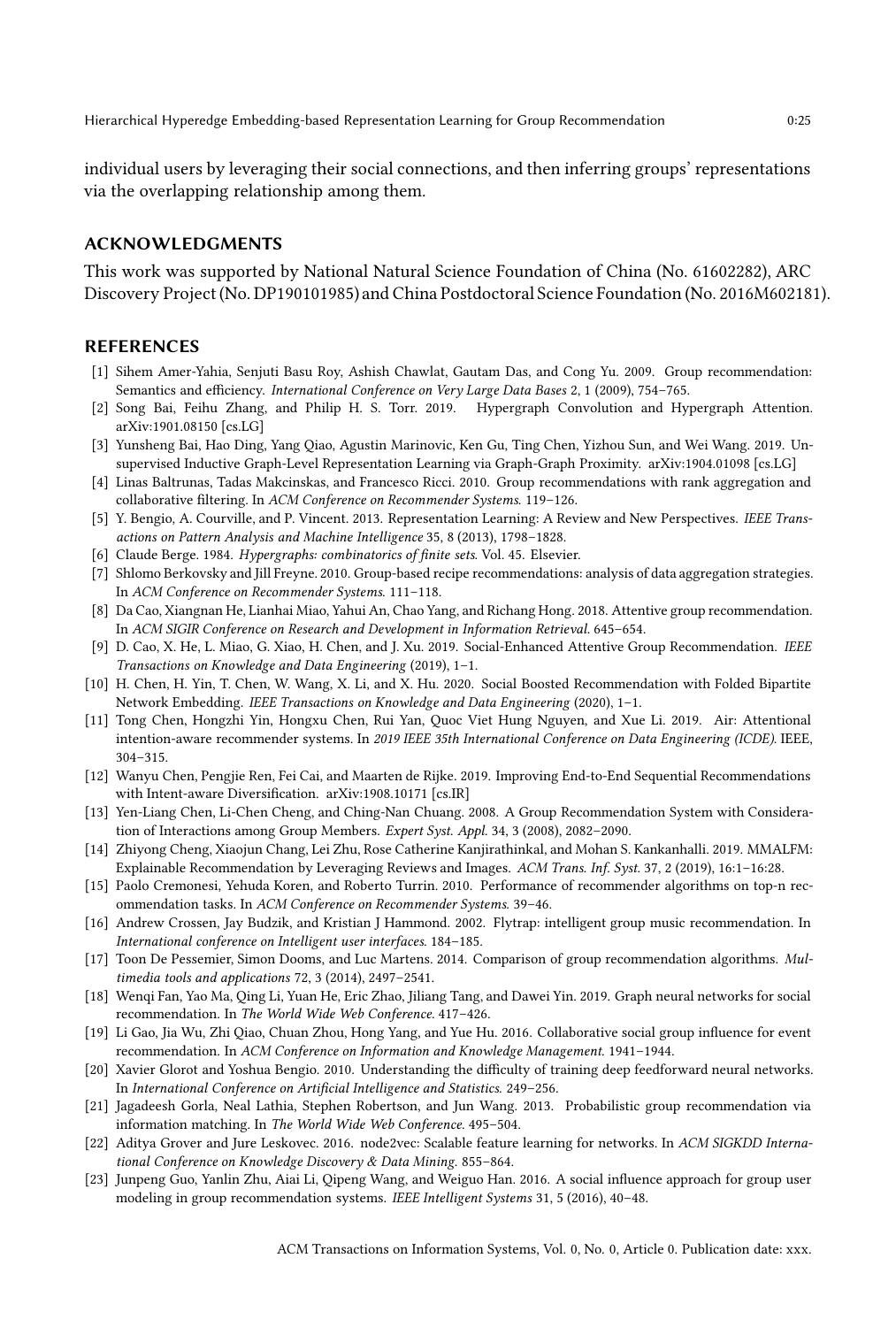- <span id="page-25-5"></span>[24] Lei Guo, Hongzhi Yin, Qinyong Wang, Tong Chen, Alexander Zhou, and Nguyen Quoc Viet Hung. 2019. Streaming Session-Based Recommendation. In Proceedings of the 25th ACM SIGKDD International Conference on Knowledge Discovery & Data Mining (Anchorage, AK, USA) (KDD '19). Association for Computing Machinery, New York, NY, USA, 1569–1577.
- <span id="page-25-2"></span>[25] Lei Guo, Hongzhi Yin, Qinyong Wang, Bin Cui, Zi Huang, and Lizhen Cui. 2020. Group Recommendation with Latent Voting Mechanism. In 2020 IEEE 36th International Conference on Data Engineering (ICDE). 121–132.
- <span id="page-25-18"></span>[26] Will Hamilton, Zhitao Ying, and Jure Leskovec. 2017. Inductive representation learning on large graphs. In Conference on Neural Information Processing Systems. 1024–1034.
- <span id="page-25-22"></span>[27] Xiangnan He, Tao Chen, Min-Yen Kan, and Xiao Chen. 2015. Trirank: Review-aware explainable recommendation by modeling aspects. In ACM Conference on Information and Knowledge Management. 1661–1670.
- <span id="page-25-6"></span>[28] Xiangnan He, Kuan Deng, Xiang Wang, Yan Li, Yongdong Zhang, and Meng Wang. 2020. LightGCN: Simplifying and Powering Graph Convolution Network for Recommendation. arXiv preprint arXiv:2002.02126 (2020).
- <span id="page-25-23"></span>[29] Xiangnan He, Lizi Liao, Hanwang Zhang, Liqiang Nie, Xia Hu, and Tat-Seng Chua. 2017. Neural collaborative filtering. In The World Wide Web Conference. 173–182.
- <span id="page-25-11"></span>[30] Zhixiang He, Chi-Yin Chow, and Jia-Dong Zhang. 2020. GAME: Learning Graphical and Attentive Multi-View Embeddings for Occasional Group Recommendation. In Proceedings of the 43rd International ACM SIGIR Conference on Research and Development in Information Retrieval (SIGIR '20). Association for Computing Machinery, New York, NY, USA, 649–658.
- <span id="page-25-3"></span>[31] Liang Hu, Jian Cao, Guandong Xu, Longbing Cao, Zhiping Gu, and Wei Cao. 2014. Deep modeling of group preferences for group-based recommendation. In Conference on Artificial Intelligence.
- <span id="page-25-13"></span>[32] Linmei Hu, Siyong Xu, Chen Li, Cheng Yang, Chuan Shi, Nan Duan, Xing Xie, and Ming Zhou. 2020. Graph Neural News Recommendation with Unsupervised Preference Disentanglement. In Proceedings of the 58th Annual Meeting of the Association for Computational Linguistics. Association for Computational Linguistics, Online, 4255–4264.
- <span id="page-25-1"></span>[33] Z. Huang, X. Xu, H. Zhu, and M. Zhou. 2020. An Efficient Group Recommendation Model With Multiattention-Based Neural Networks. IEEE Transactions on Neural Networks and Learning Systems (2020), 1–14.
- <span id="page-25-15"></span>[34] Kazi Zainab Khanam, Gautam Srivastava, and Vijay Mago. 2020. The Homophily Principle in Social Network Analysis. arXiv[:2008.10383](https://arxiv.org/abs/2008.10383) [cs.SI]
- <span id="page-25-25"></span>[35] Diederik P. Kingma and Jimmy Ba. 2014. Adam: A Method for Stochastic Optimization. arXiv[:1412.6980](https://arxiv.org/abs/1412.6980) [cs.LG]
- <span id="page-25-17"></span>[36] Thomas N Kipf and Max Welling. 2016. Semi-supervised classification with graph convolutional networks. *arXiv* preprint arXiv:1609.02907 (2016).
- <span id="page-25-0"></span>[37] Chenghao Liu, Xin Wang, Tao Lu, Wenwu Zhu, Jianling Sun, and Steven Hoi. 2019. Discrete social recommendation. In Proceedings of the AAAI Conference on Artificial Intelligence, Vol. 33. 208–215.
- <span id="page-25-20"></span>[38] Jiangming Liu and Yue Zhang. 2017. Attention modeling for targeted sentiment. In The European Chapter of the Association for Computational Linguistics. 572–577.
- <span id="page-25-7"></span>[39] Xingjie Liu, Yuan Tian, Mao Ye, and Wang-Chien Lee. 2012. Exploring personal impact for group recommendation. In ACM Conference on Information and Knowledge Management. 674–683.
- <span id="page-25-16"></span>[40] Miller McPherson, Lynn Smith-Lovin, and James M Cook. 2001. Birds of a feather: Homophily in social networks. Annual review of sociology 27, 1 (2001), 415–444.
- <span id="page-25-9"></span>[41] Mark O'Connor, Dan Cosley, Joseph A. Konstan, and John Riedl. 2001. PolyLens: A Recommender System for Groups of Users. Springer Netherlands, Dordrecht, 199–218.
- <span id="page-25-14"></span>[42] Ruihong Qiu, Zi Huang, Jingjing Li, and Hongzhi Yin. 2020. Exploiting Cross-Session Information for Session-Based Recommendation with Graph Neural Networks. ACM Trans. Inf. Syst. 38, 3, Article 22 (May 2020), 23 pages.
- <span id="page-25-10"></span>[43] Elisa Quintarelli, Emanuele Rabosio, and Letizia Tanca. 2016. Recommending new items to ephemeral groups using contextual user influence. In ACM Conference on Recommender Systems. 285–292.
- <span id="page-25-21"></span>[44] Steffen Rendle, Christoph Freudenthaler, Zeno Gantner, and Lars Schmidt-Thieme. 2009. BPR: Bayesian personalized ranking from implicit feedback. In Conference on Uncertainty in Artificial Intelligence. AUAI Press, 452–461.
- <span id="page-25-24"></span>[45] Michal Rosen-Zvi, Thomas Griffiths, Mark Steyvers, and Padhraic Smyth. 2004. The Author-Topic Model for Authors and Documents. AUAI Press, Arlington, Virginia, USA, 487–494.
- <span id="page-25-19"></span>[46] Ryan A. Rossi, Rong Zhou, and Nesreen K. Ahmed. 2018. Deep Inductive Network Representation Learning. In Companion Proceedings of the The Web Conference 2018 (Lyon, France) (WWW '18). International World Wide Web Conferences Steering Committee, Republic and Canton of Geneva, CHE, 953–960.
- <span id="page-25-4"></span>[47] Alan Said, Shlomo Berkovsky, and Ernesto W De Luca. 2011. Group recommendation in context. In Proceedings of the 2nd challenge on context-aware movie recommendation. 2–4.
- <span id="page-25-8"></span>[48] Amirali Salehi-Abari and Craig Boutilier. 2015. Preference-oriented social networks: Group recommendation and inference. In ACM Conference on Recommender Systems. 35–42.
- <span id="page-25-12"></span>[49] Aravind Sankar, Yanhong Wu, Yuhang Wu, Wei Zhang, Hao Yang, and Hari Sundaram. 2020. GroupIM: A Mutual Information Maximization Framework for Neural Group Recommendation. In Proceedings of the 43rd International ACM